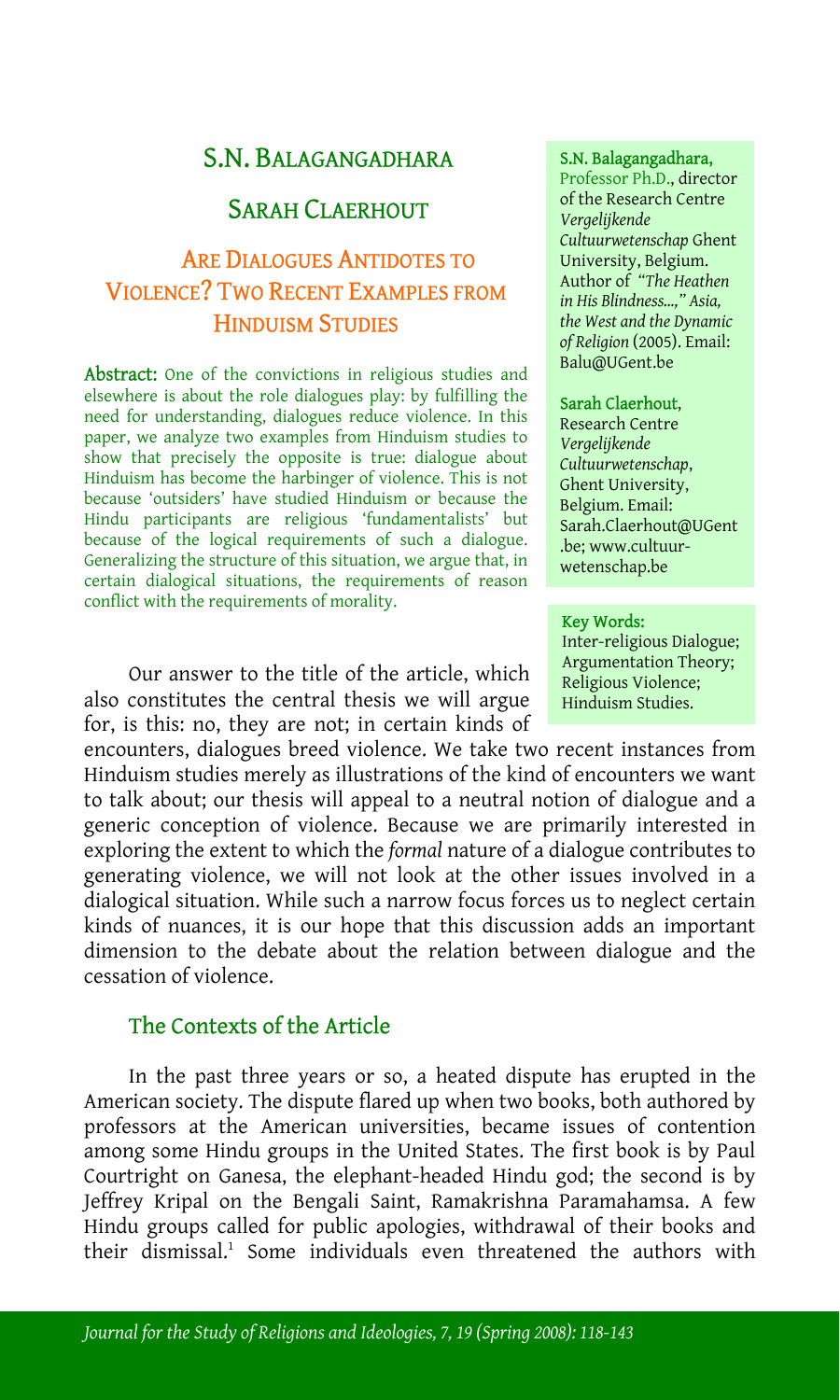physical violence.<sup>2</sup> These events have become catalysts for a wider critique of the western portrayal of the Indian culture.

This social context raises explanatory questions about these reactions.<sup>3</sup> The standard answer is about the propagandist role played by the right-wing Hindu organization, the *Hindutva* movement, in the United States and elsewhere. This answer points out to the fact that the responses of the Hindus in the United States were neither monolithic nor uniform and that not all of them were incensed by these scholars and their explanations. Consequently, they see the hand of the right wing *Hindutva* behind many such angry responses. While such allegations are mostly true, one major issue has gone largely unnoticed. It concerns the ability of the *Hindutva* to find echoes in the largely politically unaffiliated Hindus in the American society and elsewhere. *Into* w*hat kind of experience is Hindutva tapping?* In the course of this article, we will formulate one aspect of what is perhaps a multi-dimensional answer, as it relates to the nature of the dialogical encounter.

There is something more. *Assuming* the need for peopl[e](#page-24-2) of different religious persuasions to live together peacefully, what should they do when they disagree and want to solve their disagreement? The famous philosopher of science, Sir Karl Popper, once formulated the *aporia* confronting the 'humankind' and his solution to it in the following terms: "If the method of rational critical discussion should establish itself, then this should make the use of violence obsolete: *critical reason is the only alternative to violence so far discovered*."4 If people want to solve their disagreements, it seems as though there are only two choices: either people kill each other or they sit down, discuss with each other and let ideas die in their stead. "In the face of argument of such quality," writes Gellner – himself a Popperian – "one can only feel embarrassment."5 In the course of this article, we will also discover what the embarrassment is about.

According to Popper's meta-theory of science, his bold claim can be temporarily accepted only if it cannot be refuted. We will refute the claim by arguing that, in some kinds of encounters, the kind of discussion that Popper has in mind generates violence. If our arguments hold muster, they establish two things: one is that the alternative between 'reason and violence' will not work; the second is that it refutes the assumption that a dialogue, in all cases and in all circumstances, reduces the chance of violence between disagreeing human communities. This assumption is often implicit in the calls for a dialogue between different religions, different cultures and different nations today.

This call about the need for "dialogue" appears to overlook the *prima facie* evidence from our domain, which suggests the contrary: *an intense religious dialogue has often gone hand-in-hand with a great deal of violence*. This evidence for violence and the simultaneous occurrence of dialogue is in the history of Ancient Christianity in its struggle with the Roman *religio*, the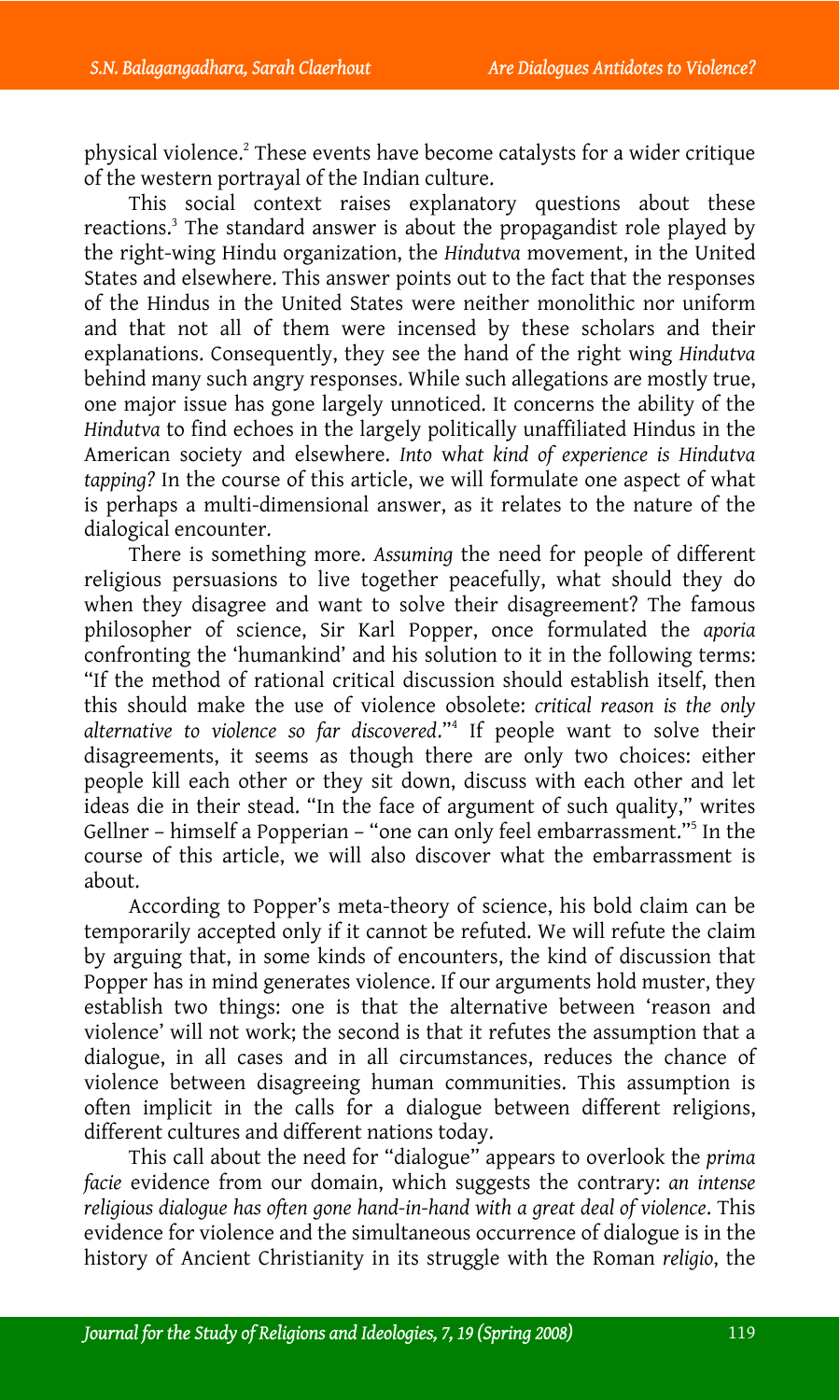religious wars, the periods of reformation and contra-reformation in Europe and so on. Is this a mere contingent correlation? Or is it because these dialogues were either inter- or intra-religious in nature? Or is it because a dialogue with religions is simply impossible? Consequently, do we need "more dialogue" with and between religions, or "less" of it or "none" of it or a "different kind" of dialogue altogether?

## The Structure of the Article

Even though we believe that the substantial thesis of this article is not dependent on an idiosyncratic use of language, we will take care to define our notions in the first section. From there on, we will use the word 'argumentation' instead of the word 'dialogue', and maintain this usage consistently throughout. In this task, we draw upon wh[at](#page-24-3) we consider to be the best theory of argumentation today.<sup>6</sup> This substitution of words is also intended to suggest a very minimal claim: argumentation is at least a subset of dialogue.

In the second section, we look at two examples from Hinduis[m](#page-24-4) studies. Here, we focus upon some passages from the works of Courtright and Kripal to merely show that some of their arguments *could* provide a ground for a serious disagreement.<sup>7</sup> At that point, we will notice two facts: one is that some Hindus threaten the two scholars with physical violence;<sup>8</sup> the second is the quasi-total absence of attempts by the incensed Hindu groups to engage critically with Courtright and Kripal.<sup>9</sup>

At first sight, these two facts appear to lend credence to the 'reason or violence' hypothesis. There are no attempts by these groups to argue with the two authors and there is the threat of physical violence. In the presence of disagreements and the felt need to solve them, the 'reason or violence' hypothesis suggests a cause-effect relationship between these two events. Furthermore, we need other explanatory accounts of their existence. For our purposes, it does not matter what form such explanations take; but it does matter that one introduces them *ad hoc*. Instead of going down this route, we formulate a simpler hypothesis that not only explains the relationship between the above two events but also accounts for their existence. Our hypothesis merely construes the books of Courtright and Kripal as argumentative moves. This is done in the third section.

In the fourth section, we analyze the nature of violence *in* the argumentative situation. Here, we outline the structure of Hindu experience that the *Hindutva* movement is tapping into. In this way, our hypothesis also goes some way (though not all the way) in explaining the success of *Hindutva*.

In the fifth section, we demonstrate a *skew* in the argumentative situation and exhibit some of the logical compulsions responsible for that skew. This skew consists of putting an asymmetrical burden of proof on the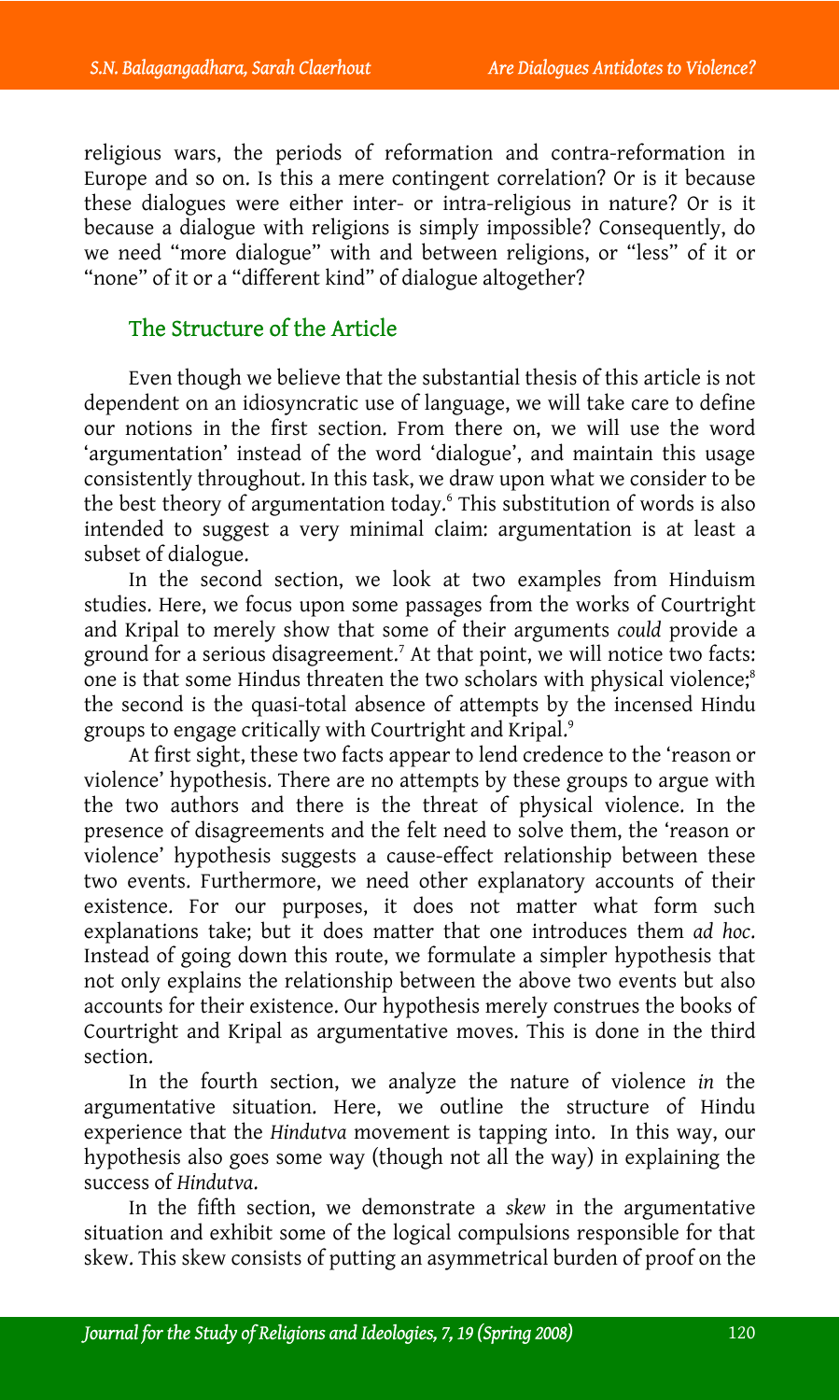participants in an argumentative discourse. We argue that any workable theory of argumentation has to make both substantive and formal assumptions to get off the ground and that it is epistemically impossible to localize the cause(s) of the skew in all cases. In other words, it is *not possible* to defend the claim that, in the argumentation between the Hindus and the western scholars, one could trace the skew to 'defective' theories or to the 'unreasonableness' of either of the two parties.

In the sixth section, we take up an allegedly 'methodological' question about studying the 'Other' and show why it is not methodological at all. In the process, we notice the presence of several other asymmetries in what should ideally be a symmetric dialogical situation. Here, we tie up some loose ends and conclude on some general refle[ct](#page-24-5)ions that might help in understanding the spirit and intent of this article better.

## 1. Terminological Clarifications

The field of logic (both formal and informal) has generated the most interesting theories of argumentation in the course of the last three decades. The *Erlangenschule*10 has successfully conceptualized the tr[uth](#page-24-6)functional propositional calculus as dialogical  $logic<sub>i</sub>$ <sup>11</sup> the pragmadialectical approach of Frans van Eemeren and Rob Grootendorst<sup>12</sup> is the most comprehensive in the field of argumentation from which we borrow our definition.

"An argumentation is a phenomenon of verbal communication which should be studied as a specific mode of discourse, characterized by the use of language for resolving a difference of opinion."13 If 'verbal' is seen as a synonym of 'oral', then the definition is too narrow because it speaks only of oral communication. All argumentations need not be face-to-face; emails, internet chats and discussions on electronic forums are equally 'face-to-face' in today's world. Therefore, we shall drop this restriction. Instead, we will adopt the above definition with the proviso that 'verbal' includes both 'oral' and 'written' modes of discourse. When is there an argumentation between two or more people? Whenever there is a conflict of avowed opinions. Of course, this situation alone does not suffice for an argumentation to take place: both parties should want to resol[ve](#page-24-7) the difference of opinion and do so through a process of critical discussion.

Under these conditions, the parties engage in argumentative discourse and arrive at a consensus based on certain *rules* binding upon them. Such rules emphasize the necessity of drawing inferences and incorporate some minimal pragmatic considerations, and some minimal conditions for verbal communication. Consequently, any argumentation will have to accept some or another set of rules.<sup>14</sup>

An argumentation consists of verbal utterances or sentences from natural languages. The structure of an argumentative discourse, then, consists of the relationship between such utterances or sentences.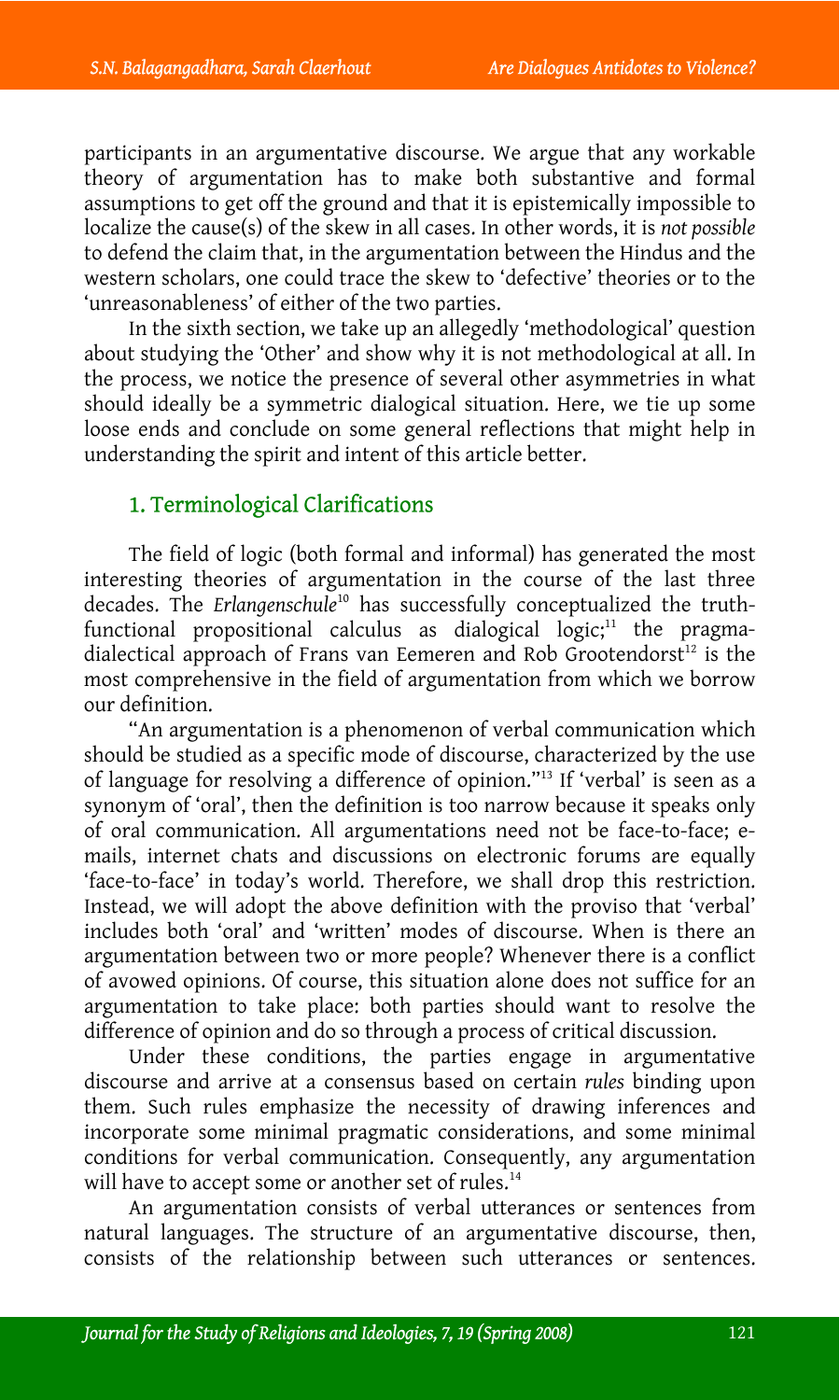Henceforth, we use the word 'belief' to speak of the sentences or utterances involved in an argumentation without, however, making any assumptions about the status and nature of beliefs. Since either criticism or justification of beliefs is at issue in an argumentation, they must be related to each other either logically or semantically. That is, between such beliefs, some kind of a *deductive relation* must hold.15

This 'deductive relation' is *neutral* and could belong to any of the following: the classical predicate calculus, intuitionist logic, paraconsistent logics, non-monotonic logics, deviant logics, non-standard logics, dialectical logics, adaptive logics, etc. Each of these logics has its own meta-logical notions of deduction and validity, soundness and proof, and so on. An argumentation theory is neutral with respect to the choice of logics; it merely proposes that once a suitable logic is chosen, the participants follow its rules of inference.

Unless qualified otherwise, we use the word 'violence' in a generic sense: "injury by or as if by distortion, infringement, or profanation."16 The same dictionary defines 'injury' as "an act that damages or hurts". Both words could refer to physical or psychic events; this is how we use the word 'violence'. The context of the use of these words clarifies any additional meanings as and when they accrue.

## 2. India through the American Eyes

During the past five years, two books, both authored by American professors, have generated strong feelings among the Hindu Diaspora living in the United States. One is by Paul Courtright, Professor of Indian religions at Emory University. It is about the elephant-headed Indian deity called Ganesa. He is the son of Siva, who is the lord of destruction among other things. Following an Indian reprint of this book in 2001, a huge controversy erupted. An internet petition signed by hundreds of Indians circulated on the web before it was withdrawn: some of the signatories had called for the death of the author. The famous Indological publisher, Motilal Banarsidass, withdrew this book after its re-publication because of the furore the book and the cover p[ho](#page-24-8)to caused. Many academics issued a call to withdraw their books from the publisher because they felt that academic freedom was threatened by mob violence. Concerned Hindu communities in North America formed groups, circulated petitions, met with the Emory university authorities demanding that Paul Courtright be dismissed from service, his book withdrawn from the shelves of the library and that his lessons are not allowed to go on. The story even made it to *The Washington Post*. 17

The second book is by Jeffrey Kripal, currently professor at Rice University. The subject of his investigation is Sri Ramakrishna Paramahamsa, the teacher of the more famous Swami Vivekananda (who established *The Ramakrishna Mission* in India and abroad). The mentor of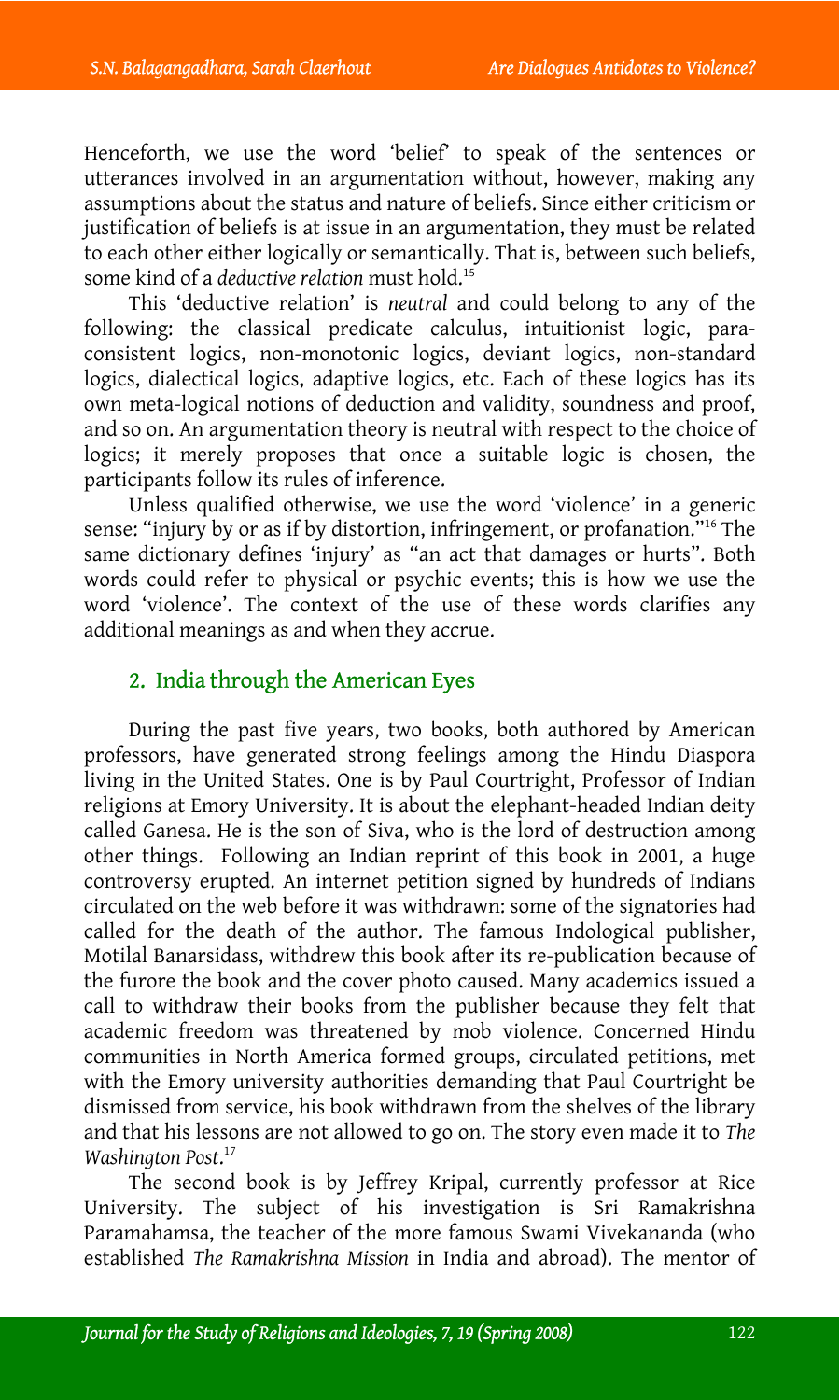Kripal is the well-known Indologist at the University of Chicago, Wendy Doniger. Having received an award from the *American Academy of Religion* for the best first book of the year, it has been dogged by controversy ever since its initial publication in 1995.

In both cases, the authors in question and their supporters argue that they treat their subject matter with sympathy and respect. They also insist that the way to knowledge is fraught with disenchantments and that one should be prepared to embrace unpleasant truths, if one seeks knowledge. Consequently, it is only reasonable that they treat the protagonists with a degree of suspicion: either they do not respect academic freedom or they are Hindu fundamentalists or both.

These claims do not convince the incensed Hindu groups and individuals; nor are all of them Hindu fundamentalists. In fact, in any discussion about these books, an undercurrent of rage, a sense of fury, and the feeling of being *violated* are present among them. Why? To answer this question, we first need to take notice of what Courtright and Kripal do.

### Courtright's Ganesa

Let us focus *only* upon those passages that have generated the greatest outrage in the Hindu Diaspora. Ganesa, he writes, "remains celibate so as not to compete erotically with his father, a notorious womanizer, either incestuously for his mother or for any other woman for that matter."18 Moreover:

> Although there seem to be no myths or folktales in which Ganesa explicitly performs oral sex, his insatiable appetite for sweets may be interpreted as an effort to satisfy a hunger that seems inappropriate in an otherwise ascetic disposition, a hunger having clear erotic overtones. Ganesa's broken tusk, his guardian staff, and displaced head can be interpreted as symbols of castration…This combination of child-ascetic-eunuch in th[e](#page-24-9) symbolism of Ganesa – each an explicit denial of adult male sexuality – appears to embody a primal Indian male longing: to remain close to the mother and to do so in a way that will both protect her and yet be acceptable to the father. This means that the son must retain access to the mother but not attempt to possess her sexually.<sup>19</sup>

This is also taken to explain why Ganesa is an *elephant-headed* deity:

An important element in the symbolism of the elephant head is displacement or, better disguise. The myth wants to make it appear that the elephant head was not a deliberate choice but merely the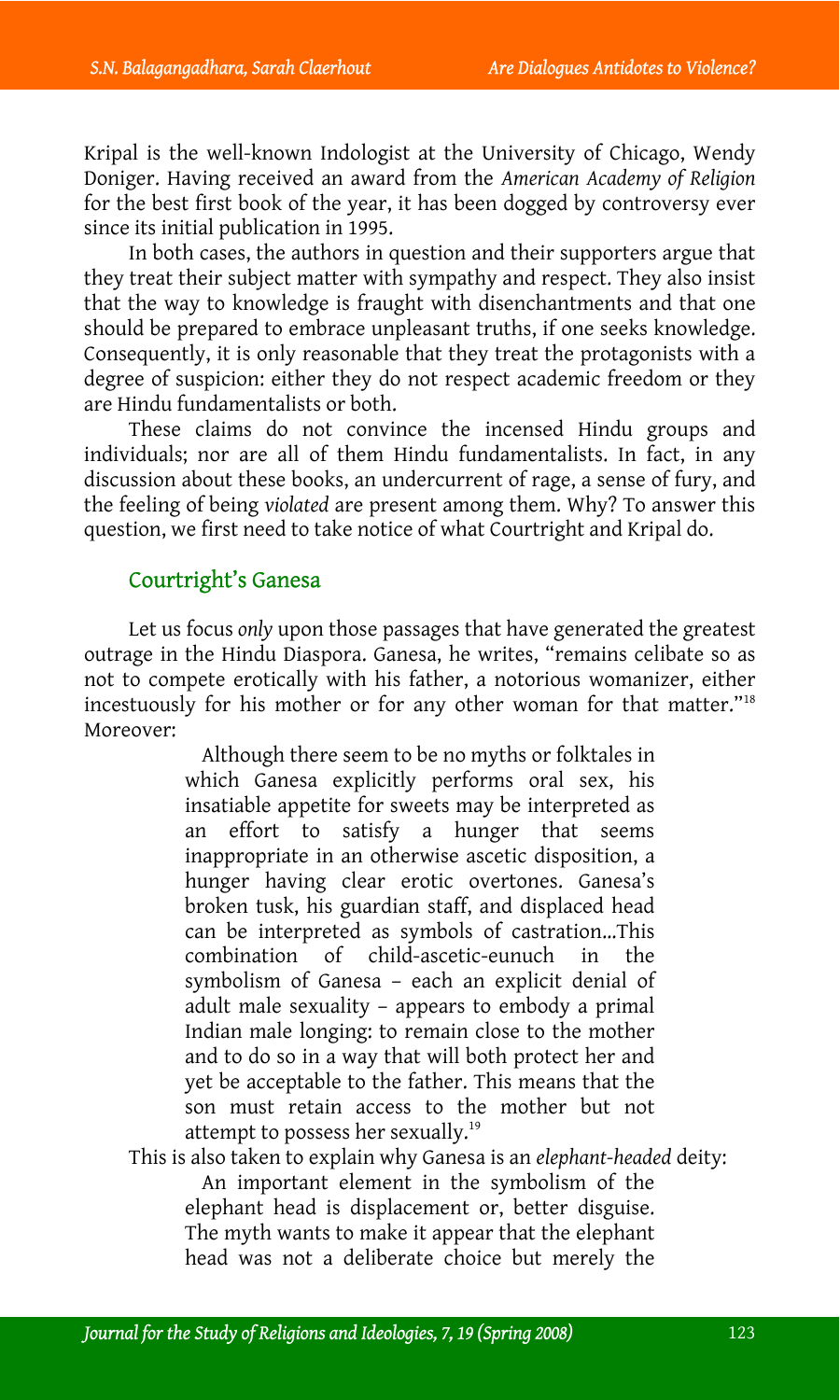nearest available head in an auspicious direction or the head of one of Siva's opponents to whom he had already granted salvation. From a psychoanalytic perspective, there is meaning in the selection of the elephant head. Its trunk is the displaced phallus, a caricature of Siva's *linga*. It poses no threat because it is too large, flaccid, and in the wrong place to be useful for sexual purposes…So Ganesa takes on the attributes of his father but in an inverted form, with an exaggerated limp phallus – ascetic and benign – whereas Siva is hard, erotic, and destructive.<sup>20</sup>

Ganesa, then, is an attempt of the Indian psyche to transform the incestuous hunger that a son feels for his mother. The cognitive status neither of psychoanalysis nor of this particular reading of Freud (or psychoanalysis) is at issue. Let us assume that one could use Freudian theories to understand cultures and that Courtright provides us with a justifiable interpretation of Freud and/or psychoanalysis. Such interpretations transform Ganesa and Siva into symbols. To whom are these figures symbols? Whose psyche expresses the elephant trunk psychoanalytically, or represents Siva symbolically? There are three logical possibilities here: either these express the psyche of those individual scholars who indulge in such interpretations or why some unknown author conceived of Siva and Ganesa this way. Alternatively, and this is the third possibility, they are claims about the psyche of the Indians who do *puja* to Ganesa and Siva in these forms.

Courtright does not claim that he is expressing his psyche in writing the book he has written. Nor does he suggest that he is psychoanalyzing the unknown 'authors' of these stories. If we take these into account, we are left with the third possibility, namely, here, a particular *interpretation* of psychoanalysis functions as *an explanation* of the Indian psyche: Indians do *puja* to Siva's *linga* because '…'; Indians cook sweets while doing *puja* to Ganesa because the desire for sweets is an expression of '…'; and so on. (The ellipsis can be filled in by a suitable interpretation of psychoanalysis.) In other words, a particular reading of Freudian psychoanalysis functions as an explanation of the psyche of a people. This move which makes an interpretation of a text or a theory *into* an explanation of a situation is *logically necessary* because psychoanalysis is an explanation of the psychology of individuals. One does not have the freedom to choose a psychoanalytical explanation of the psyche and deny that one is providing an explanation of a psyche. About which Indians is this claim made? All Hindus who were, are, and will be: that is, all those who did, do and will do *puja* to the *linga* and to Ganesa. Such an explanation of the Indian psyche, in that case, requires compelling *evidence* before it can be considered true. The author, of course, does not provide this because he thinks he is advancing a psychoanalytical 'interpretation' of Ganesa.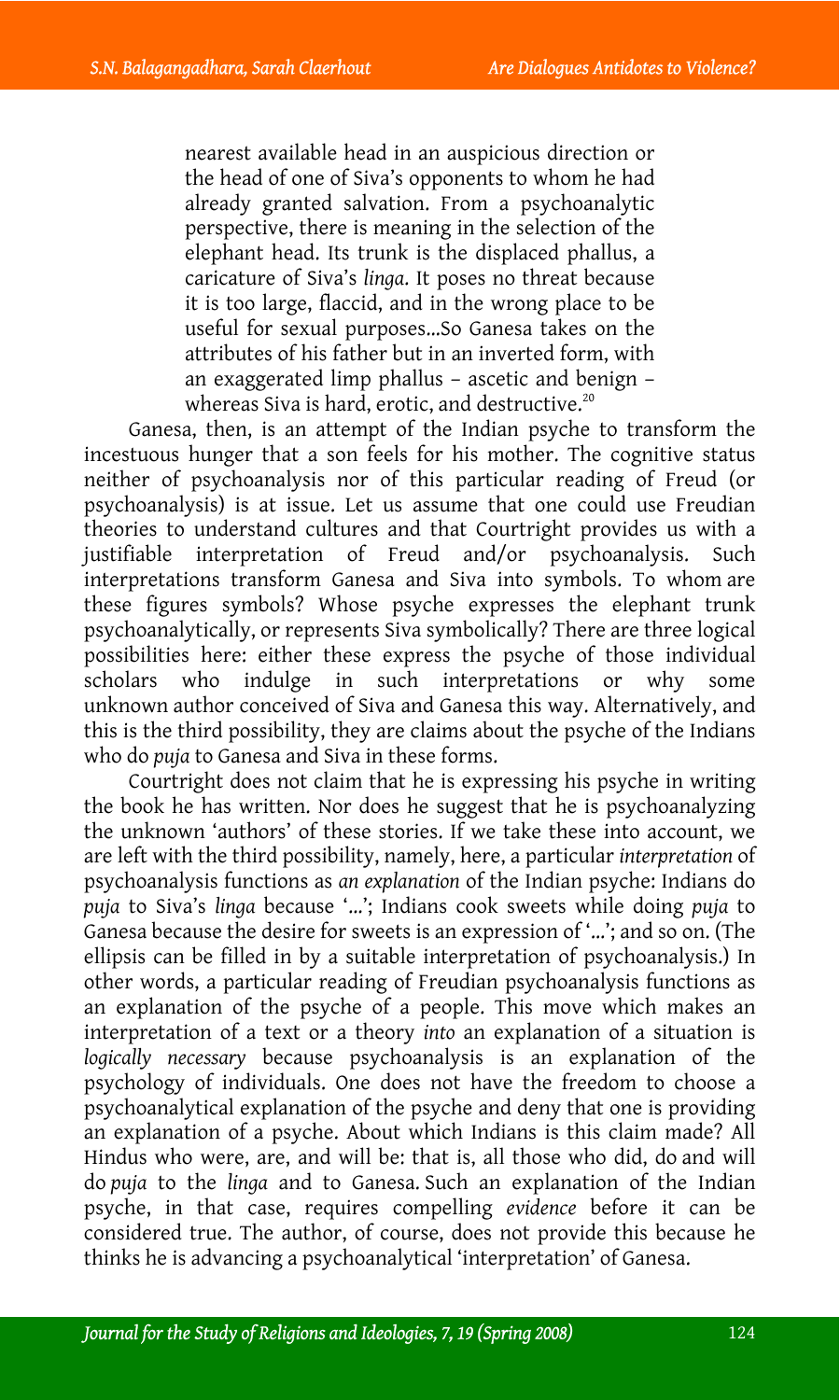## Kripal's Ramakrishna

Consider now Jeffrey Kripal's attempts to understand a Bengali saint, Sri Ramakrishna Paramahamsa, the teacher of the more famous Swami Vivekananda.

> …[T]he literature on sexual trauma suggests that individuals who have experienced abuse often become adept at altering their state of consciousness, "split" their identities to separate themselves from the traumatic event, lose control of their bodily, and especially gastrointestinal, functions, experience visions and states of possession, become hypersensitive to idiosyncratic stimuli (like latrines), symbolically react to traumatic events, live in a state of hyperarousal, regress to earlier stages of psychosocial development, develop various types of somatic symptoms (including eating disorders and chronic insomnia), become hypersexual in their language or behavior, develop hostile feelings towards mother figures, fear adult sexuality, and often attempt suicide. *The list reads like a summ[ary](#page-24-10) of Ramakrishna's religious life*. Certainly it is not a matter of the saint manifesting one or two such symptoms, as is often the case with traumatized children and adults. Perhaps we could overlook that. But *Ramakrishna manifests virtually all of them and displays them with an intensity that even the experienced psychiatrist might find alarming*. 21

Ramakrishna's religious life, then, can be described in terms of a cluster of pathological symptoms. Under the terms of this description, the saint is pathological – his pa[th](#page-24-11)ology arising from the trauma of sexual abuse. While one might grant the claim that the saint was pathological, the issue is this: how does this pathology explain the religious life of Ramakrishna? Kripal answers that "the homoerotic energies themselves, freed from the usual socialized routes by the 'shameful' nature of their unacceptable objects, were able to transform themselves, *almost alchemically*, until their dark natures began to glitter with the gold of the mystical."<sup>22</sup> These energies were "able to transform themselves". How? "Almost alchemically". In other words, 'somehow'. Not only do these energies 'alchemically' transform themselves but they also 'somehow' continue with this transformation until they reach a certain stage, where they begin to "glitter with the gold of the mystical". 'Somehow'? 'Almost alchemically'?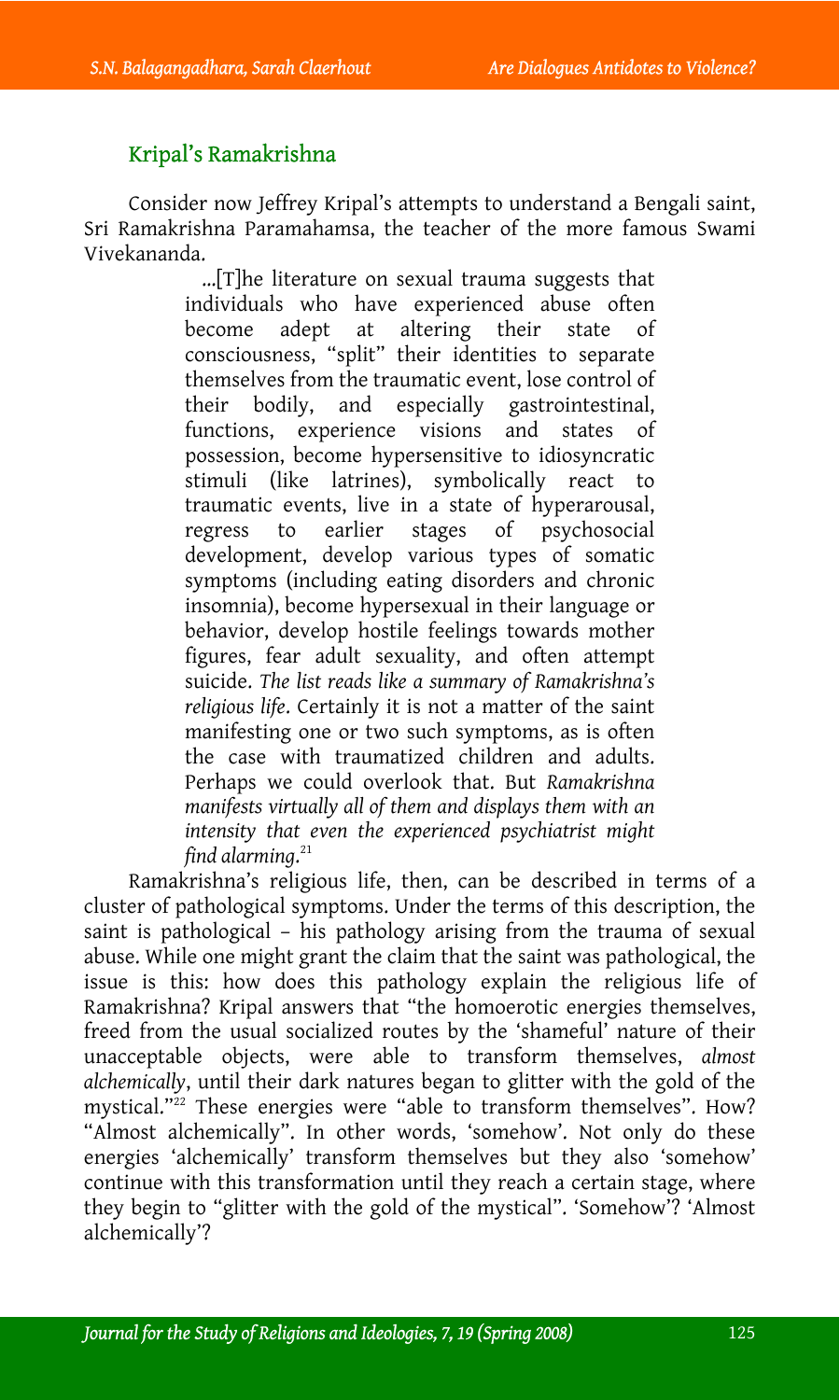One might want to say that we are not clear about the mechanisms. And that the 'somehow' and 'almost alchemically' merely function as placeholders for a currently non-existent but a possible future explanation. And that this is merely a hypothesis one is putting forward. However, such a defence renders the explanation both trivial and *ad hoc*. To appreciate the charge of triviality, consider the following: Ramakrishna's neural structure 'somehow' generated his religious life; Ramakrishna's genes 'somehow' interacted with his environment to enable his religious life… and so on. Do such claims advance our knowledge of anything? They do not. They are trivially true: all things happen 'somehow'. Only knowledge tells us which things do not happen 'almost alchemically', as it were.

However, considered as explanations, they are *ad hoc* in the sense that one literally sucks explanations out of one's thumb to explain Ramakrishna's 'symptoms'. Apart from Kripal's story, here are a few more: Ramakrishna had a currently unidentified rare disease, which caused his religious trances; Ramakrishna had a currently unknown brain affliction (a tumour growth), which caused the symptoms he had; Ramakrishna exhibited a currently unidentified behavioural syndrome… With just a little patience and a bit more inventiveness, one could conjure up many more explanations, which satisfy the 'facts'. Each is as bad as the other is. Unless one specifies the mechanisms involved in the 'transformation', the explanation is both trivial and *ad hoc*.

In this sense, there are *prima facie* reasons for discussing with Kripal and Courtright. Yet, hardly any of the incensed Hindus have critically engaged with either. In fact, most of the Hindu practitioners have not read either Courtright or Kripal with the care their books deserve. Many have read only some passages from Courtright (those we have cited) and almost all of them have heard that "Kripal calls Ramakrishna a homosexual paedophile." These have sufficed for their actions – including the suggestions of physical violence.

Using the 'reason or violence' hypothesis, it is easy to postulate a 'causal' connection between the following two facts: unwillingness (or incapability) to discuss, and expressions of hostility and aggression. It is the burden of this article to provide a rival hypothesis that links these two facts differently. Furthermore, the 'reason or violence' idea does not, on its own, explain the facts: it does not tell us why there is an 'unwillingness' to discuss or why the Hindus resort to violence instead of, say, simply keeping quiet. In this sense, these facts force us to seek other explanations for their existence. We will propose an alternative that captures in its explanatory net both the relationship between the two facts and their existence. We suggest it is preferable to accept a single hypothesis that explains all these than take recourse to multiple hypotheses that account for them severally.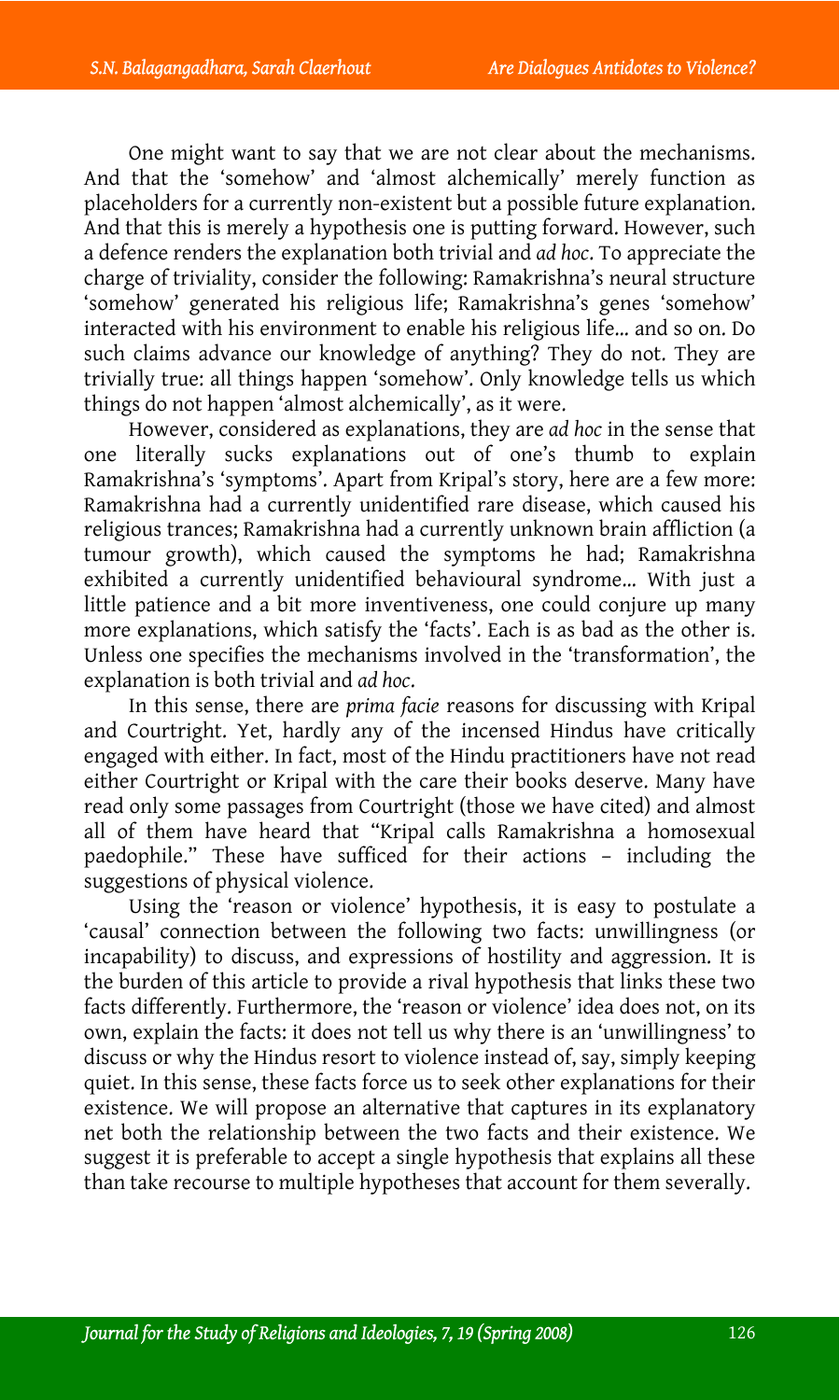### 3. Argumentation as the Framework

There are two ways of looking at this situation. The first follows the above sketch: two respected scholars have used some or another version of Freudian psychoanalysis in order to understand Hinduism. Surely, it is in the very nature of an intellectual enterprise to try to understand phenomena by using whichever theories one thinks are adequate for the job. To deny intellectuals this freedom is to threaten the very process of knowledge acquisition.

In that case, the response of the scholars, whether western or Indian, and the reactions of some of the Hindus follow a well-prepared course. The second group would challenge the status of psychoanalysis or its ability to understand Hinduism; the first would argue that scholars have used psychoanalysis in understanding other religions, including Christianity. Some challenge the mastery of these scholars in the relevant languages and/or of the primary sources; the others reply that these writings have passed academic muster on that score. And so on. In between, most scholars indulge in very loud table thumping (the echoes of these have still not died down on the RISA-List), equally vigorous political hand waving and massively signed petitions to protect the virtues of 'academic freedom' from 'mob violence'. And when asked to explain the violent reactions of the Hindus, almost every scholar will appeal to the favourite bogey-man: the 'Hindu fundamentalism'. So, one is supposed to believe that all the incensed Hindus are brainwashed by the *Hindutva* movement, too stupid to understand the virtues of academic freedom and, of course, delivered to the mercy of base emotions.

Even if the *Hindutva* movement has played a role in mobilizing the rage of the Hindus, none of the scholars we have either personally met or read seems to realize that they have a huge explanatory problem on their hands. *Why are the Hindus incensed?* Even though each scholar has his or her own story to tell, all take to the moral high-ground: the blemish has to be sought on the side of the Hindus.

There is, however, a second possible description of the situation. We hypothesize that Kripal and Courtright make an argumentative move by writing their books. They have not merely studied Hinduism the way a physicist studies the refraction of light through a prism but are also communicating the results of their research to an audience that *also* comprises of Hindus. They are explaining the nature and structure of Hindu practices, whether it is doing *puja* to Ganesa or listening to the teachings of Ramakrishna. By creating an argumentative situation, we do not suggest that either of the authors intended an argumentation. But we do claim that, by enabling a 'small' transformation, this hypothesis suffices to explain the violence *in* the situation without appealing to any other hypotheses.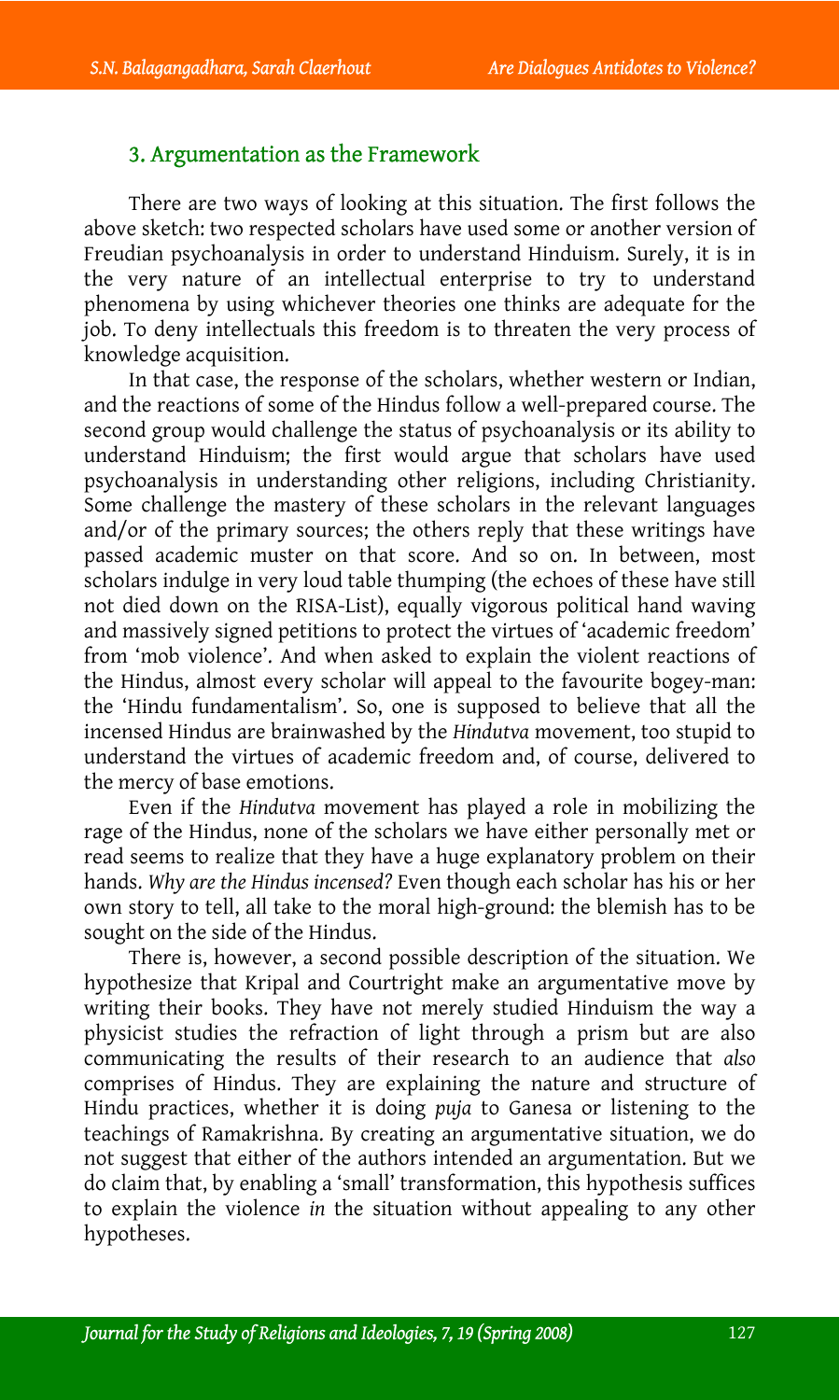This transformation requires making a deliberate abstraction from the concrete social and political processes in which both the parties are rooted. This is deliberate because only in this manner would one be able to show the *structural results* of an argumentation. In some senses, it is like creating the 'laboratory conditions' for an experiment. We look at the argumentation as though both parties are sitting in a virtual seminar-class together, doing nothing other than engaging in this process. We need to follow the steps in the argumentative discourse without any "disturbing conditions" and observe their impact.

To facilitate this, consider the following fragment of a verbal exchange between a hypothetical 'scholar', and an equally hypothetical 'Hindu'. Both the dialogue and its individual participants are our constructions meant merely to illustrate the problem. Even though one could distil such imaginary argumentations from the books written on Hinduism, our aim is more modest: outline the possible flow of one kind of argumentative discourse.

Scholar: What are you doing?

Hindu: Doing '*puja*' (translated as 'worship') to Ganesa ('*Namaskara*' to Ramakrishna).

Scholar: Why are you doing it?

Hindu: Ganesa is a '*deva*' (translated as 'god') (Ramakrishna is an enlightened guru).

Scholar: What explains his status?

Hindu: Ganesa is the son of Shiva (Kali revealed herself to him).

Scholar: Why does Ganesa have an elephant head? (How did Ramakrishna become enlightened?)

Hindu: It is Shiva's doing. [Here, the story of Ganesa is recounted.]

Hindu: It is due to Ramakrishna's '*tapas*' (translated as 'penance'). [Here, the story of Ramakrishna is recounted.]

Scholar: Yes, I know the story too. But you misunderstood my question.

Hindu: What is your question then?

Scholar: Explain Ganesa's head (Explain Ramakrishna's enlightenment).

Hindu: I told you that already (refers to the story).

Scholar: Your story merely narrates and claims to tell us *what* occurred. My question is about the *why*.

Hindu: I do not understand you.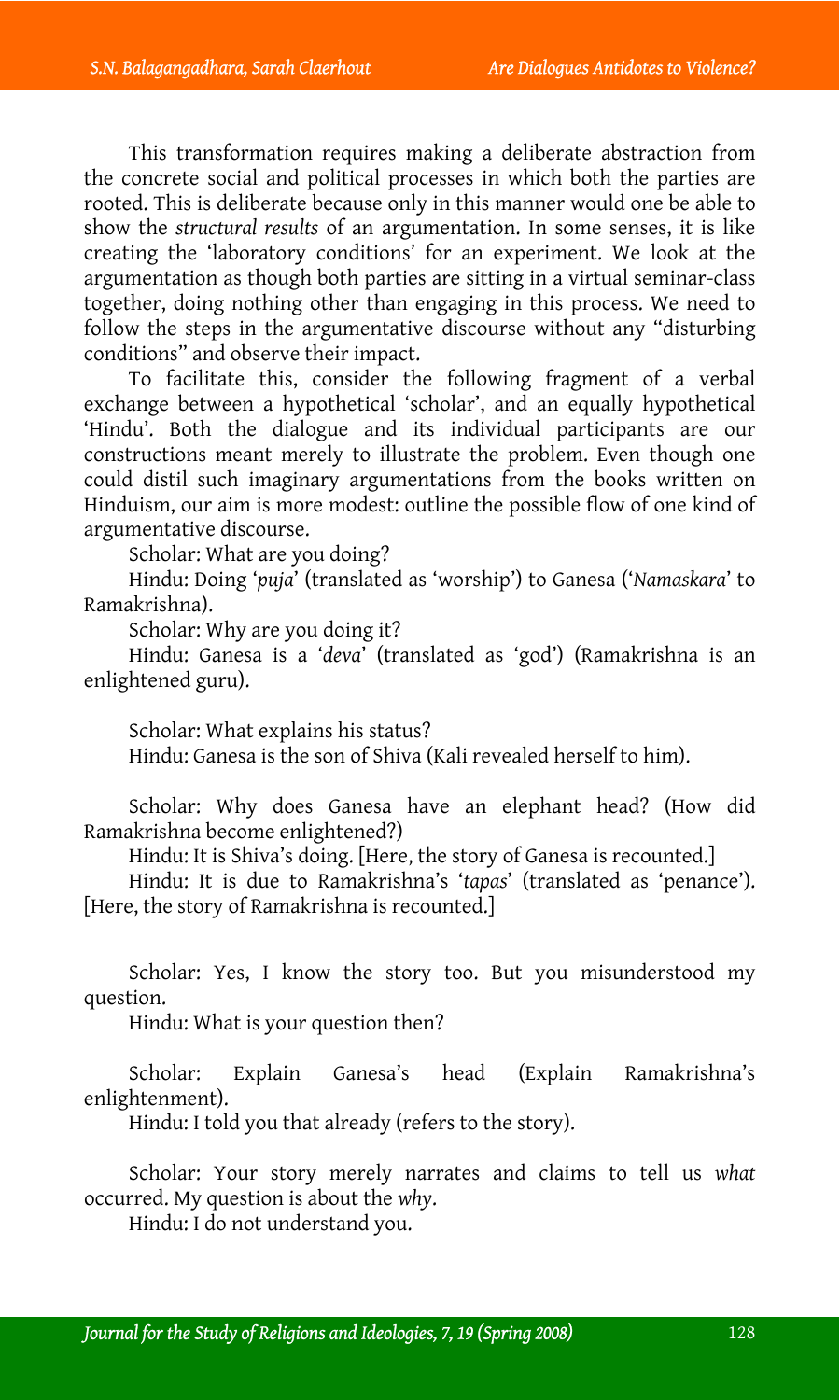Scholar: Why was it an elephant head and not a human one? (Why did Ramakrishna do 'penance'?)

Hindu: I do not know.

Scholar: Here is the explanation why Ganesa has an elephant head and Ramakrishna did '*tapas*'. (Now the Freudian explanations are presented.) Hindu: *Silence*.

## 4. The Structure of Violence

The first striking thing about these purported explanations (of Kripal and Courtright) is that they *trivialize the experiences* of the Hindus. When they discover that their mothers, sisters, all women and all men, *merely worship the penis* or follow a *paedophile*, the import of this 'discovery' are the following: (a) hitherto, all one did was to 'worship' the penis or revere a paedophile as a 'saint'; (b) one is a 'fool' to think that one was doing something else. Such a 'discovery' not only makes all earlier acts of 'worship' look foolish, it also insists that one is doubly foolish by not knowing this. The same consideration holds good when one realizes that Ganesa's love for sweets expresses his appetite for oral sex or that his trunk is a limp penis. How foolish it must be to cook all those many, many sweet dishes during the festival of '*Ganesa Chaturthi*'!

By virtue of this, experiences are *transformed*. What does the transformation consist of? Such alleged explanations redescribe experiences by twisting or distorting them. The act of doing *puja* to the *Siva linga* raises the question: how did one reverently worship a penis? Before reading Kripal, people thought that Ramakrishna's attitude to women (say) was an expression of the saint's enlightenment. However, when they discover what such an attitude actually is, viz., a development of "hostile feelings towards mother figures, and a fear of adult sexuality" arising from the trauma of sexual abuse, one does not recognize that attitude anymore for what it once was.

Of course, it is the case that *scientific [the](#page-24-12)ories* 'correct' experiences too: we see a stick appearing bent when immersed in water and see the movement of the sun across the horizon. Our scientific theories tell us that neither is true. In such cases, it is important to note that they *preserve* our experiences the way they are (as the ancient Greeks phrased it: *sozein ta phainomena*). That is, such scientific theories do not deny our perception of either the bent stick or the movement of the sun; they explain the *necessity* of such appearances.<sup>23</sup> Scientific theories do not distort much less deny experiences.

However, these explanations do precisely that: *deny* experiences. The worship of the *linga* is in reality not a worship of *Siva* at all, but a 'subconscious acknowledgement' of some 'repressed' desire. The 'religious trances' of Ramakrishna were, in reality, a way of coming to grips with his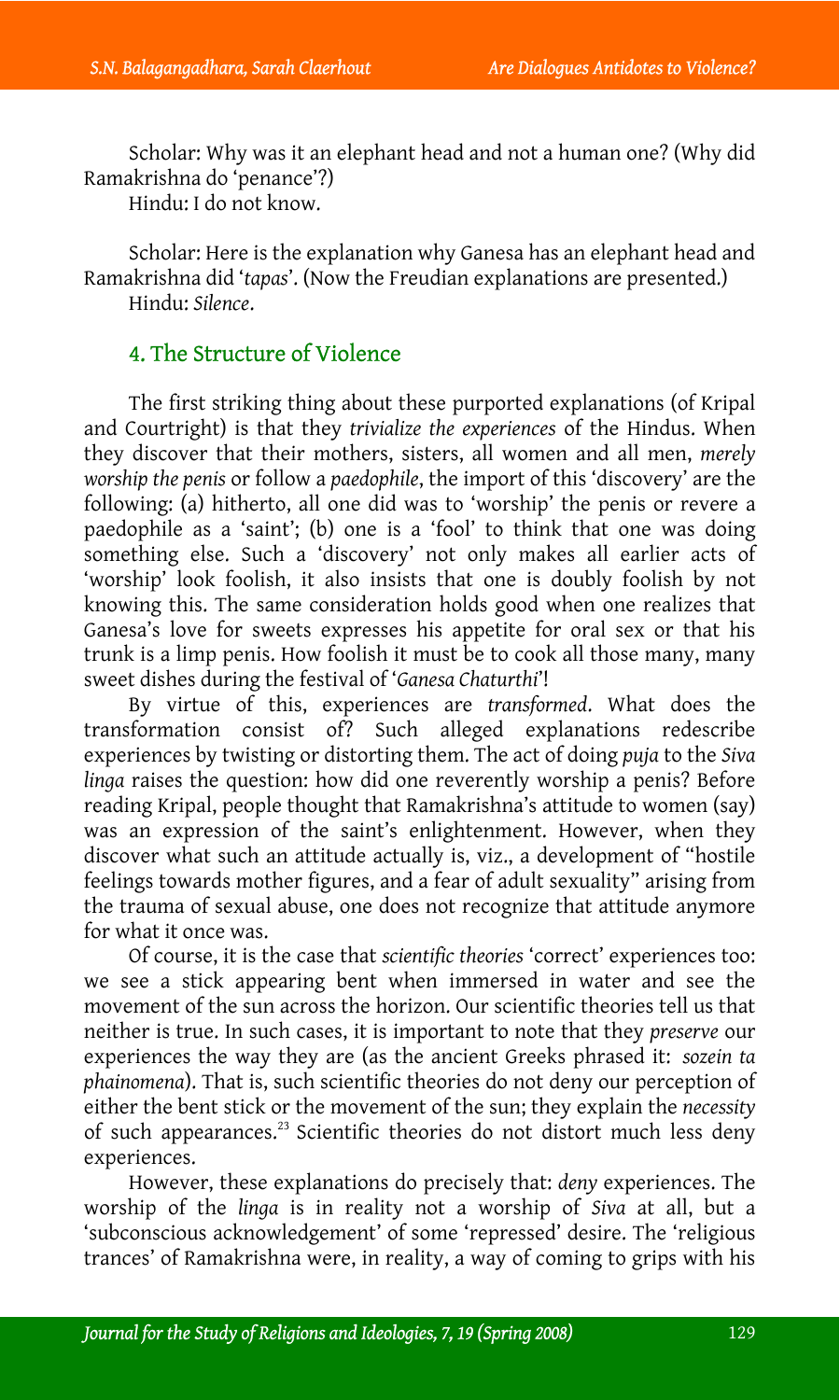attempt to deal with the sexual urges he felt for young boys. Or, this is how he 'transformed' the experience of a possible sexual abuse.

What happens when the experiences are trivialized, distorted, and then denied? If the Hindu 'accepts' the story of penis, both erect and limp, can he feel the same sense of reverence (or whatever else is appropriate) that he had, remember it too, without feeling a perfect ass? Could one remember the earlier 'enlightened smile' of Ramakrishna, when one sees in the portraits of the saint merely the lecherous grin of a paedophile? One cannot. That is, these purported explanations also deny *access* to one's own experiences.

Who or what is denying such an access? True, it is a theory but it theorizes someone else's experience of the world. Much before Freud, Courtright and Kripal wrote whatever they did about the religions of India, people from other religions (first from Islam and then from Christianity) had said the same thing: the Indians worship the cow, the monkey, the penis, the stone idol and the naked fakir. This is how these people experienced India and her culture. Their theologies had prepared them for such an experience much before they came to India and they 'saw' only what they expected to see. The interpretations of the Muslim kings, the descriptions of the Christian missionaries, the reports of the Christian explorers and merchants, the developments within Christian theology, etc. are the 'facts' that the psychoanalytical scholars of religion seek to understand. They 'theorize' the European experiences of India. Consequently, what is denying the access to one's experience is the experience of another culture, or the theorizing of such an experience. *One's experiences are trivialized, denied, distorted and made inaccessible by someone else's experience of the world*.

Even this does not complete the story. The Hindu is also normatively compelled to accept that the experience of another culture is also his own experience of the world, whether or not this happens to be the case. In order to go about with the western culture, other cultures are obliged to deny their own experiences. Not only does one culture foist its ways of going about the world on others. The others also have to accept it voluntarily and actively cooperate. Such cooperation is morally obligatory on them. They are compelled to become volunteers in the process of denying their experiences of the world to themselves.

*If none of the above is violence, what else is?*

The method of rational, critical discussion, *contra* Sir Popper, is not "the only alternative to violence so far discovered." In fact, it *engenders violence in some intercultural argumentative situations.* Reasonableness, it appears, is not an antidote to violence; in certain kinds of encounters, it *breeds violence*.

We would suggest that the *Hindutva* movement is tapping into this experience. The recruiting base of the *Hindutva* in the United States and elsewhere is broad: it consists of people who are hardly 'right wing' in their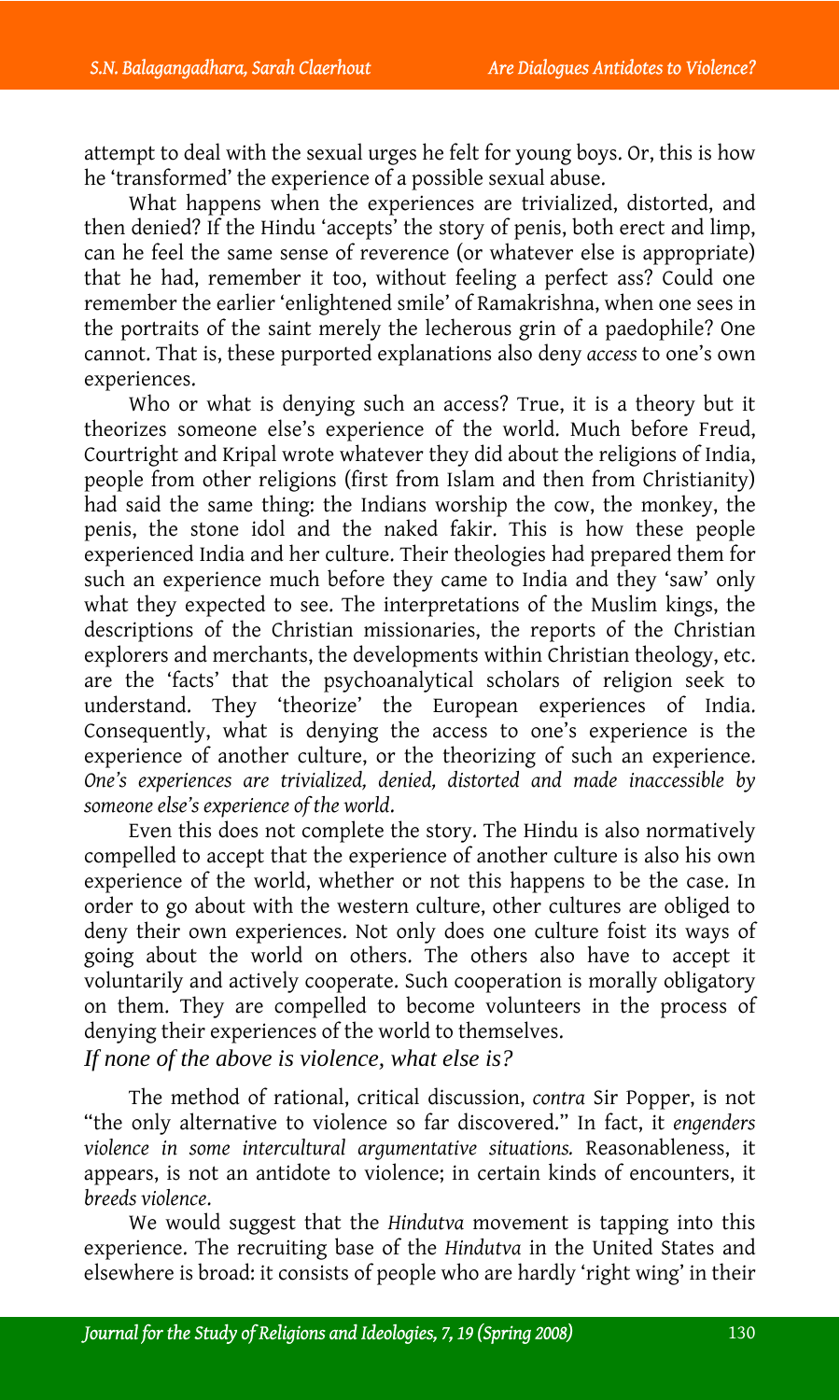political leanings. Nor are such people prone to fall prey to the propaganda of some fundamentalist religious movement. But the issue of 'representation of Hinduism' is a lightning rod that draws well-educate[d](#page-24-13)  Hindus into the folds of *Hindutva* because it is able to link itself to this sense of violation. If this is the case, the situation raises the even more troubling but fascinating issue of the growth of *Hindutva* in India itself. It would suggest that one of the sources for the growth of *Hindutva* has to be sought in the most unlikely of places: the Indian 'secularism'. Indeed, it appears that the post-independent Nehruvian secularism has been one of the harbingers of *Hindutva* and religious violence in India.<sup>24</sup> If this is true, more of 'secularism' in India is not the antidote to the *Hindutva* and religious violence; such thoughtless remedies merely strengthen the growth of both.

*One aspect* of the situation involving violence is now obvious: the attempts like those of Courtright and Kripal inflict violence by denying the experience of people whose religions they talk about. Even though we have focused only on these two authors, this observation is true for many, many more works in the West that study Hinduism, and Hinduism is mainly studied in the West. This is also the reason why, increasingly in the Hindu Diaspora, the western intellectuals studying Hinduism are looked upon with suspicion.

However, this situation also raises two questions. The first is about the individual motivations of writers like these: are we to say they are inauthentic and are out to inflict pain on their fellow human beings? Even if we accept the logical possibility that some among them do have such psychologies, it is ridiculous to use it as an explanation for this state of affairs. So, we need to dig deeper. The second question is about the validity of the increasingly vociferous stance that only 'the insiders' should study Hinduism precisely in order to prevent such violence. If a practicing 'Hindu' studies Hinduism, would such problems never come to the fore?

In the following section, we will show that the answer is fairly complex. We shall suggest that it is intrinsic to the nature of the argumentative situation to bring forth violence. Such is the nature of the discussion that it engenders violence because of the *structure of the argumentation* itself. We will show that in such discussions, (a) the dialogue gets *skewed in favour* of one of the participants and (b) this skew *compels* him *to commit violence*.

## 5. The Skew in the Dialogues

In this section, we want to build a generalized argument that goes beyond the case of Hinduism studies which we have examined so far. To do so, however, we make use of the same strategy: in order to facilitate the process of comprehension and also signal the generality of the argument, we will continue to call the two hypothetical, individual participants in the dialogue as the 'scholar' and the 'Hindu' respectively. This baptism is one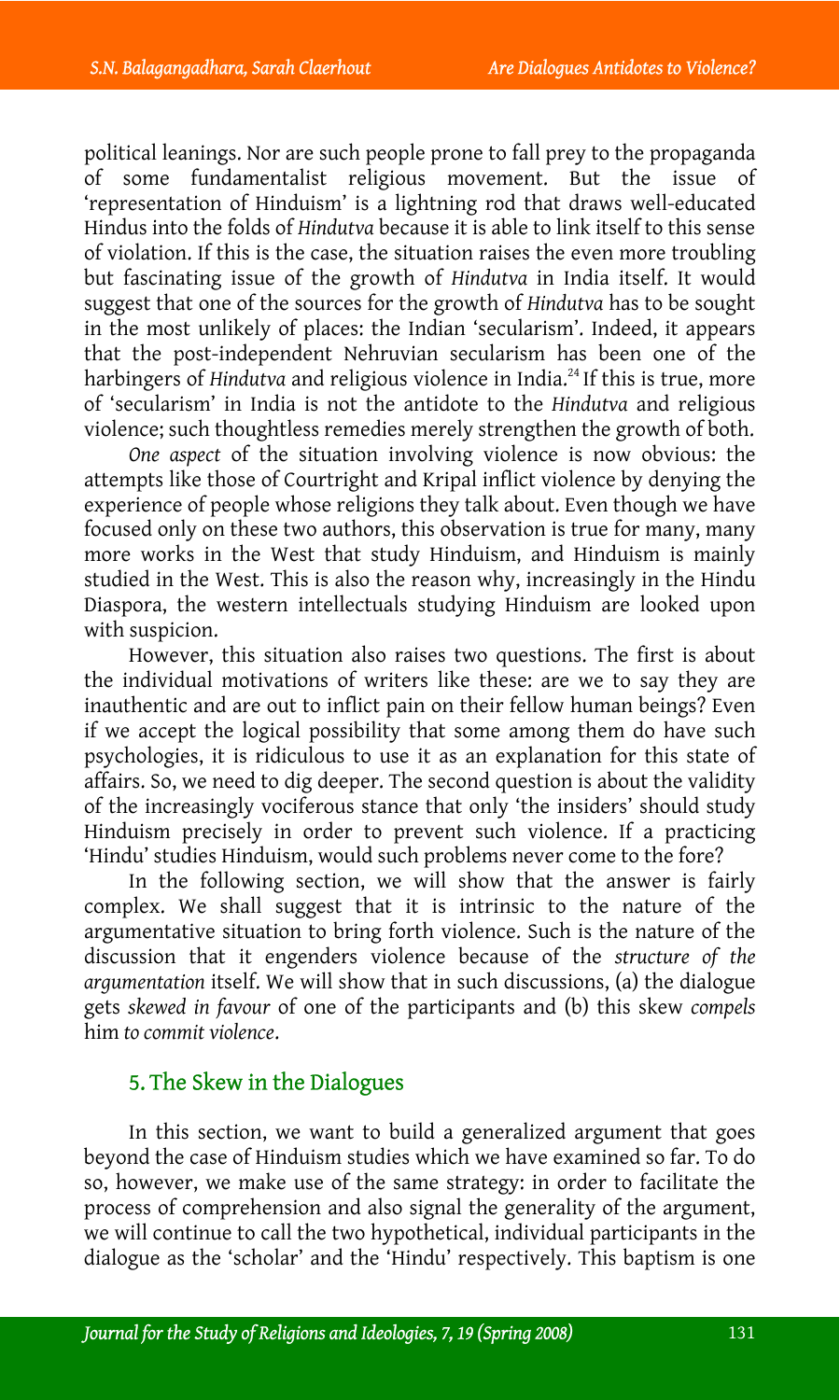of convenience: we could identify them equally well with variables (as 'A' and 'B') or as the protagonist and the antagonist (using their technical meanings from argumentation theory). However, purely for the sake of readability, we have chosen recognizable names.

We now want to argue that in *all* such encounters, any further argumentation becomes *tilted or loaded in favour* of the scholar because the structure of argumentation *compels* him to indulge in a series of interrelated cognitive moves. They are: (1) the scholar attributes some implicit premises to the Hindu; (2) these premises appear to explain the Hindu practices; (3) these explanations presuppose the truth of a specific psychological theory; (4) this theory structures the nature of the phenomena requiring explanation; (5) the Hindu is logically compelled to defend the moves of the scholar. Even though each of these moves appears intuitively obvious, their combined effect *skews* the argumentation as a whole. And this skew stakes the deck against the Hindu.

## The Cognitive Moves

To begin with, there is the *first* move of attribution of *implicit premises* to the Hindu. If the wish is to have any further argumentation, one can have it *only* by attributing some specific premises to the Hindus. In the case of Courtright, one can continue the argumentation about justifying *puja* either to the Siva *linga* or to the 'displaced phallus' of Ganesa only by making assumptions about the 'subconscious' of the Indian psyche. To deny these premises is to deny the justificatory/explanatory challenge that Courtright issues. To do so is to refuse further argumentation. In the case of Ramakrishna, to deny the occurrence of sexual trauma of the saint is to deny participation in the argumentation. That is why, in the sequence we sketched in an earlier section, we made the Hindu fall silent. To appreciate this point better, consider two further developments in the argumentation. The first one:

Scholar: Here is the explanation why Ganesa has an elephant head and Ramakrishna did '*tapas*' (Now the Freudian explanations are presented.)

Hindu: I do not buy it.

Scholar: Ok. Do you have any explanation *at all* for the story? Hindu: No. (*After some silence*.)

Scholar: Your story does not explain Ganesa's head and hence justify your '*puja*'. Neither does it explain the 'penance' of Ramakrishna. My theory explains both. Even if this explanation is incomplete or defective, you have no other explanation. So, if you want to be rational then you will either accept this explanation or come up with a better one.

Hindu: *Silence*.

Let us now look in the second possible direction: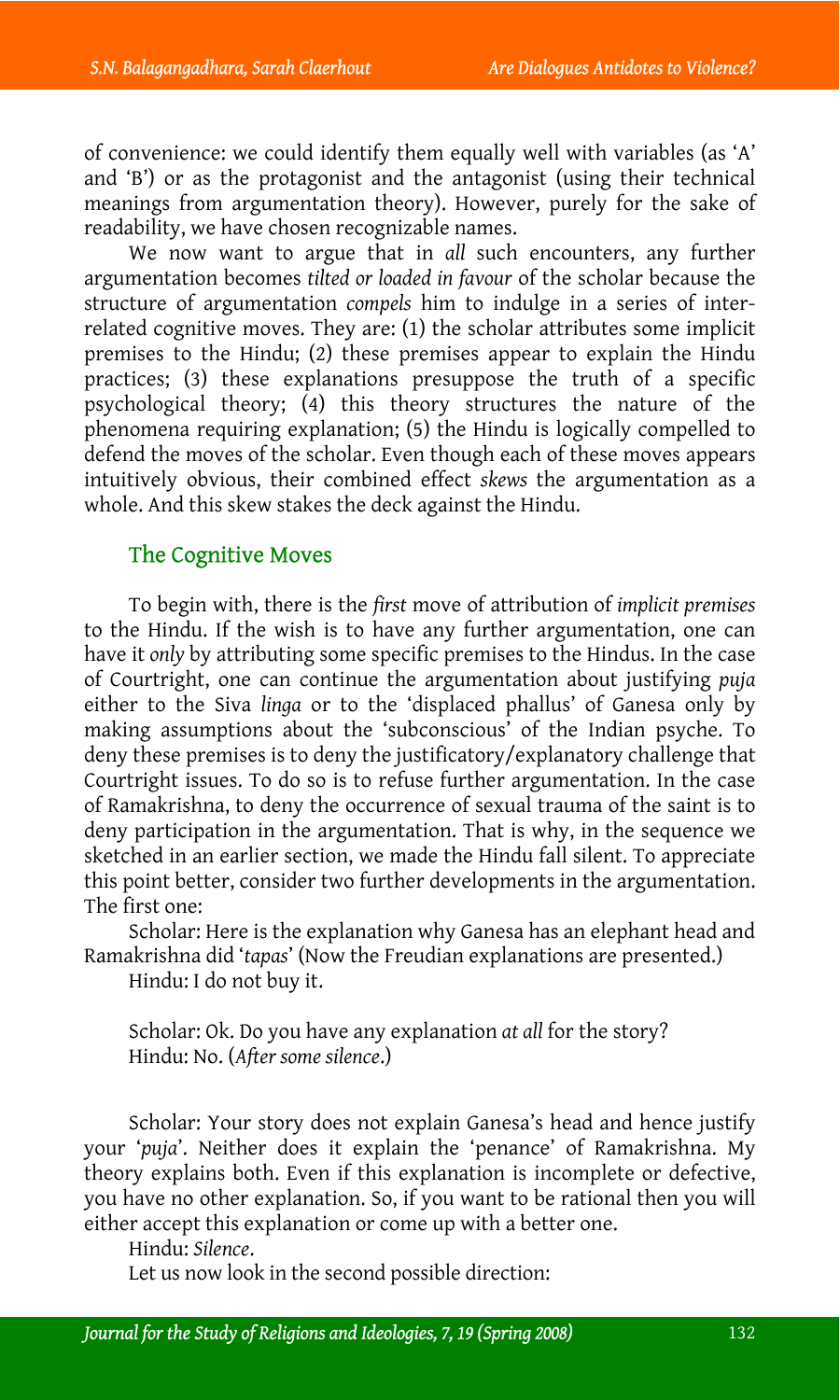Scholar: Here is the explanation why Ganesa has an elephant head and Ramakrishna did '*tapas*' (Now the Freudian explanations are presented.) Hindu: I do not buy the Freudian explanations.

Scholar: Fair enough. There are many who also have problems with Freud and psychoanalytical explanations. However, I consider them illuminating. Therefore, I will continue to use this framework to make sense of Ganesa and Ramakrishna. Either you agree with me or let us agree to disagree. If you disagree, remember that we can only have a meaningful discussion when you come up with a different, alternative explanation.

How can the Hindu keep the argumentation alive no[w?](#page-24-14) See how Courtright formulates the two kinds of responses open to the Hindus:

> … how do we do our work when some of the Others say, "you got it right, that's what *I mean*," or, "*I hadn't thought of it that way before*, but, yes, that *makes sense*," whereas other Others say, "your interpretation is offensive to me, and to all Hindus. Your book should be banned?"<sup>25</sup>

The Hindu either agrees with Courtright that the latter's explanation makes sense or wants the books banned. These are not just factual alternatives; these are the only possible responses that the Hindus have in such situations.

Could there be an argumentation without the scholar attributing such premises? No. The disagreements arise due to the attribution of such premises. In its absence, there is nothing to disagree about and hence there is no argumentation. There is a logical compulsion to impute such premises because the scholar disagrees not with the Hindu doing '*puja*' but with the beliefs that underlie this practice.

The *second* move transforms the attributed premises into *explanatory schemes*. That is, these explain the practices (or behaviours) of the Hindu.

(a) "Because religion and religious worship express repressed libido, the figurative representatio[n](#page-24-15) of the deities provides clues about repressed urges."

(b) "In effect, Ramakrishna *took* the "anxious energies" of his early sexual crisis for which he almost killed himself, and "*turned them* around the corner," where they revealed their essentially mystical natures…he *took* what were regressive symptoms and, through Kali and her Tantric world, *converted* them into genuine experiences of a sacred, mystical realm."26

In the *third move*, because the scholar assumes the truth of the explanatory schemes, he is also obliged to accept the truth of *one specific psychology*. In the cases presented above, it is important to note that the real object of discussion is some or another human practice. However, the argumentation is not about these practices but about the Hindu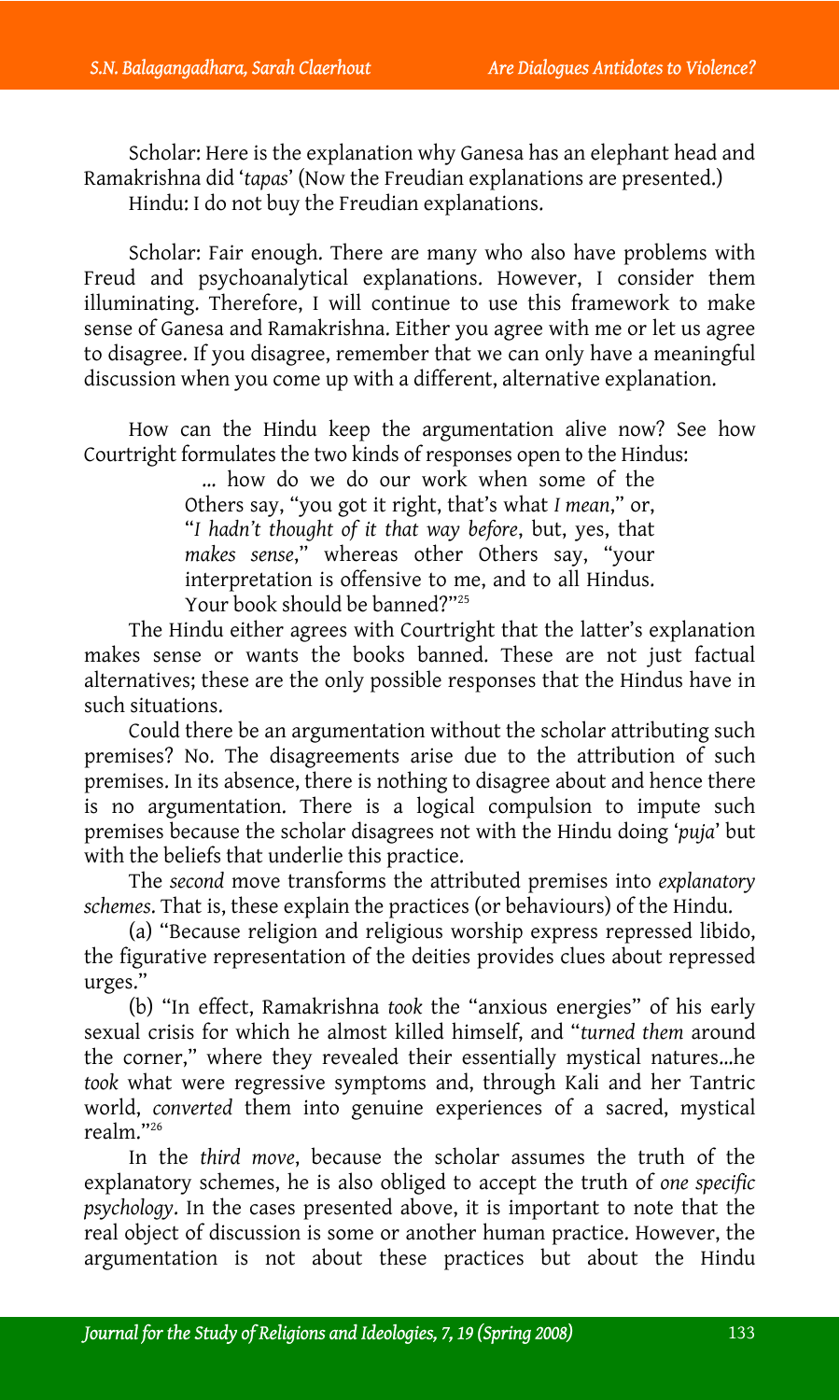practitioner's beliefs about these practices. This shift at the o[bje](#page-24-16)ct level is defensible only if we assume that discussing human practices is identical to discussing the beliefs of the actors about such practices. Better put: if human practices express the beliefs of the actors about these practices, then a discussion of practices is the same as discussing the beliefs the actors hold about such practices. When formulated so explicitly, we recognize the above claim as a part of one specific psychological theory commonly called the *intentional psychology*. 27 The scholar assumes that such an intentional psychology is true and, therefore, valid for all human beings. In fact, in his hands, this intentional psychology is also a philosophical theory about human beings.

To understand the *fourth* move, let us notice that these explanations provide a structure to phenomena: Ganesa is one of the many Indian *gods*; doing *puja* is to *worship* Ganesa; stories about Ganesa incorporate *religious beliefs*; the depiction of Siva and Ganesa are *religious symbols*; and so on. Thus, these explanations specify not only what requires explaining but also *how* such an explanation should look like. Such an explanation must assume *as true* that (a) Hinduism exists; (b) it is a religion; (c) gods are its objects of worship; (d) Siva is a god; (e) he is worshipped as a *linga*; (g) *linga* is a phallic object; (h) Ganesa is also a god; (i) Ganesa's trunk is a limp phallus; and so on and so forth. Having assumed the truth of these assumptions, one has to explain these either individually or collectively.

The *fifth* move involves a logical compulsion, an obligation on the Hindu to defend the moves of the scholar. The Hindu is *compelled* to defend the moves of the scholar because these moves are *logical* and *not psychological* in nature. Because the scholar claims to identify the implicit logical premises of the Hindu, the latter has no choice but to defend them. The scholar imputes these premises thus making them implicit; they are true only on condition that the implicit psychological theory is also that of the Hindu; these are issues that never become a part of [the](#page-24-17) argumentation: they become its presuppositions.

What kind of presuppositions are they? Some are explicit; some are identifiable implicit premises and some others function the way the *ceteris paribus* clause (the clause that says "everything else remaining the same") functions in the formulation of a scientific law. No amount of digging will ever allow us to explicate the *ceteris paribus* clause: in fact, its p[re](#page-24-18)sence signals that one *cannot* enumerate<sup>28</sup> what "all the things" are that must "remain the same." Differently put, the argumentation becomes skewed because the party which makes the maximum number of unproven assumptions does not have to demonstrate their truth. The Hindu cannot ask the proof of this truth because he is unaware of all the assumptions: most are hidden in the *ceteris paribus* clause. Therefore, even when guided by explicit and *prima facie* non-partisan rules,<sup>29</sup> all one can say about the argumentation is that it gets skewed even when one does not *want* or *intend* a skew.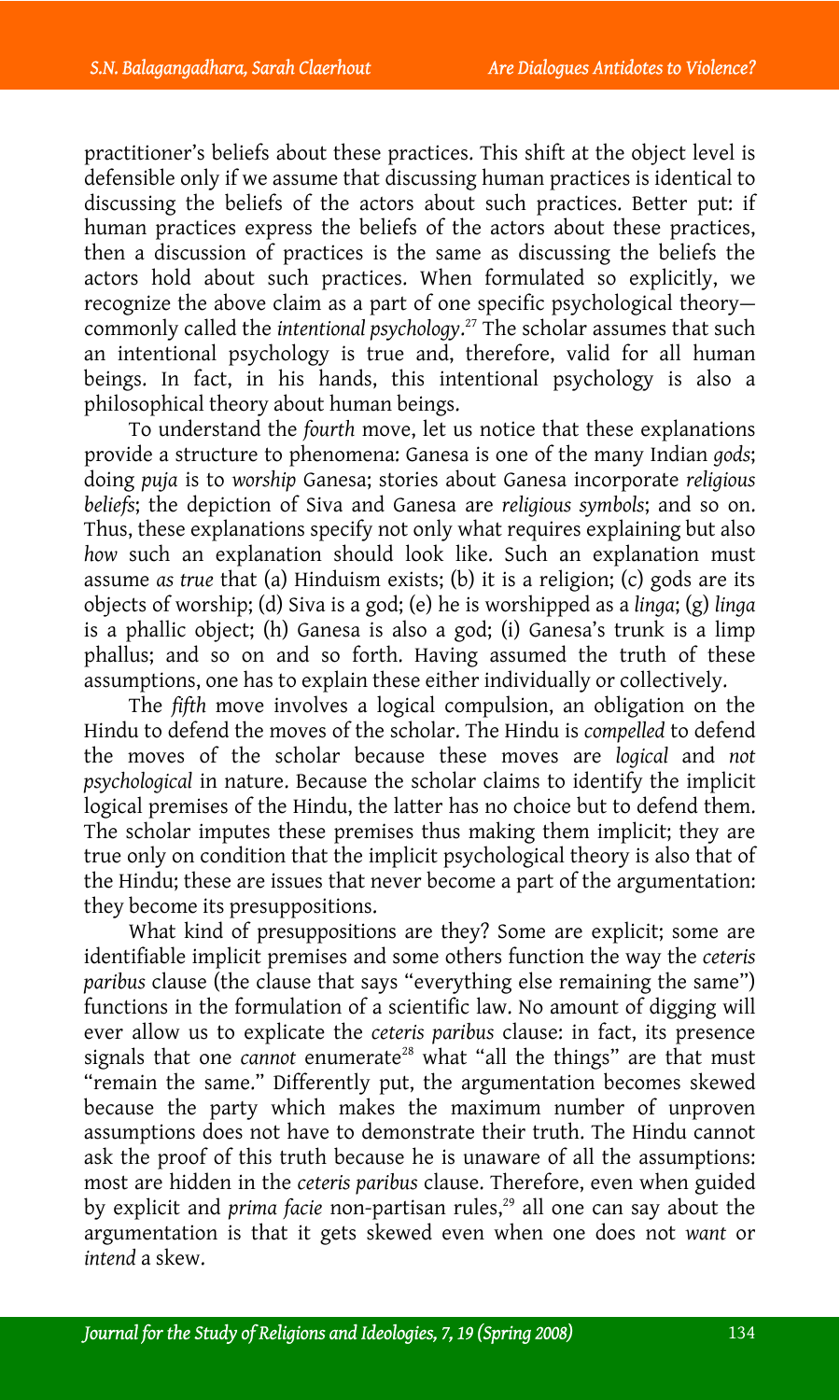Because of the above considerations, one might want to argue that the problem is with the nature of the additional premises and thus their semantic content. That is to say, the temptation is great to attribute the skew either to the use of some theory (the Freudian psychoanalysis in our case) or to some alleged defect in the argumentation. Apart from forcing us to come up with *ad hoc* explanations to explain the skew, this impression is also misleading: we cannot make such a claim *on reasonable grounds*. Epistemically speaking, such a claim has no warrant and is unjustifiable.

Given the formal nature of the rules of argumentation, nothing of substantial interest follows from them unless one adds empirical and theoretical statements with a rich semantic content. All real-world discussions are about such statements and if an argumentation has to help us anywhere then it is in the actual world that its efficacy is tested. Consequently, to blame the semantic content (the Freudian theory) for the skew is equivalent to saying that a reasonable discussion is not possible in the real and actual world about the substantial issues, where differences of opinion exist. Furthermore, it is not possible to localize the specific premise that brings about the skew because of the *ceteris paribus* clause. All we can say is that the dialogue becomes skewed. We cannot proceed any further. Therefore, we cannot show that the skew arises from the use of Freudian theory to explain the Hindu practices; that is, we cannot show that its semantic content generates the skew. Nor can we show that the rules of argumentation are not the source of the skew. This confirms the result that philosophers of science have called the 'Duhem-Quine thesis'.<sup>30</sup>

What would happen if the Hindu refuses to accept that he assumes the truth of any of the premises the antagonist attributes? He will have to do more than merely say that he does not entertain the premises imputed to him; he will have to provide an alternative assumption that justifies the standpoint he has advanced. For instance, if the Hindus are not willing to accept the assumptions imputed to them, they have to come up with alternate assumptions that justify their beliefs. Such an *alternative* explanation will have to be about what 'religion' is, what the relation is between beliefs and human practices, what it means to do *puja* to the Hindu deities, how this is a justifiable explanation and so on and so forth. In other words, they have to be intellectual experts, who have explanations about many, many facets of their culture. The Hindu must not only have explanations for cultural phenomena but he must also accept that such explanations constitute the implicit premises of his argumentation.

It is here that we see the skew in the dialogue in its sharpest form: *the onus of proof is distributed unevenly between the participants in the dialogue*. The scholar makes a series of cognitive moves and his defence is that they are logically necessary, if one wants a rational, critical discussion. The Hindu, for his part, has to have *explicit alternatives*, if he disagrees with the implied (or implicit) moves.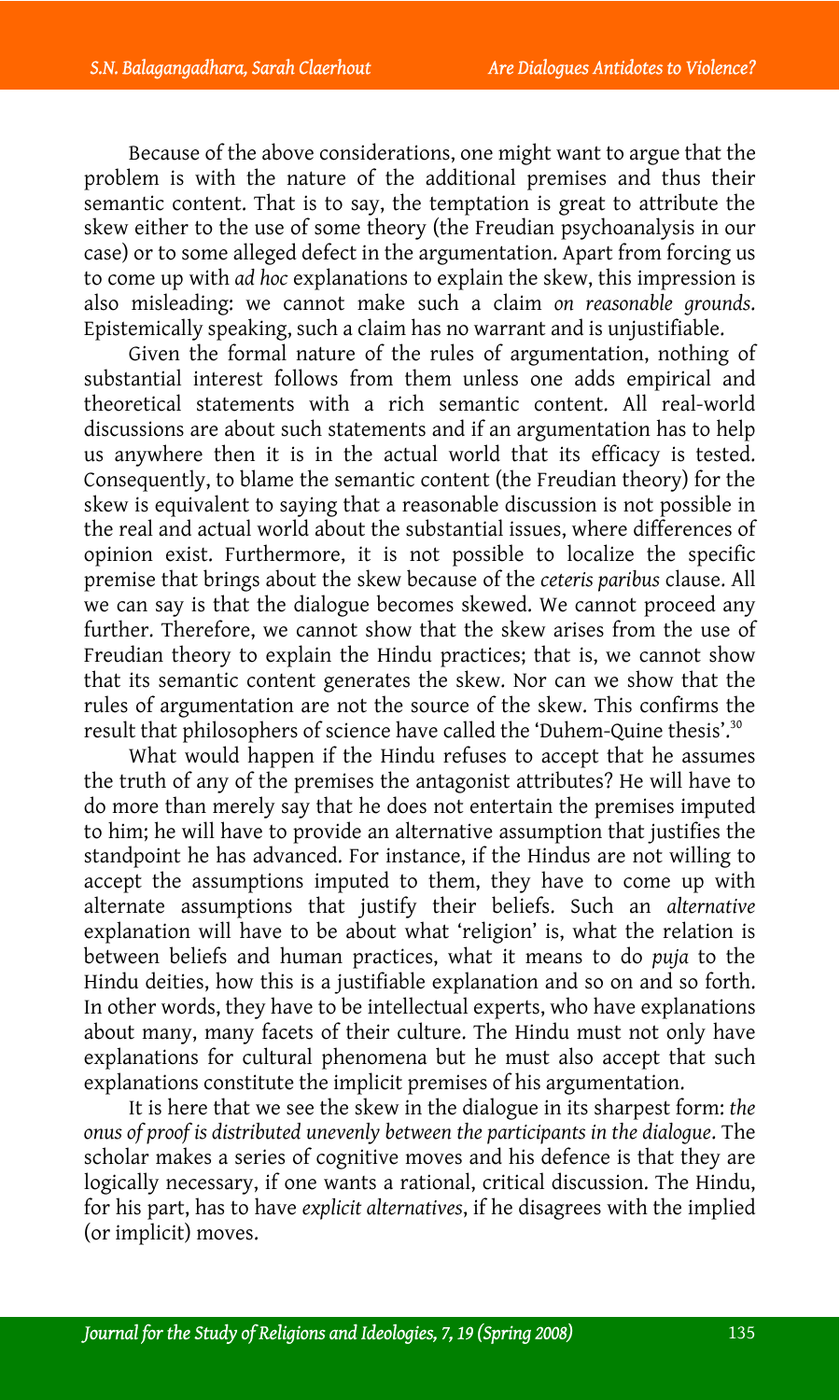Let us also see where this has brought us. Firstly, it is obvious that one cannot accuse scholars like Kripal and Courtright of bad faith; nor could one hold their 'psychologies' accountable for their portrayal of Hinduism. Their use of psychoanalysis cannot be localized in their desire to 'demean' Hinduism; nor can one 'explain' their writings as a part of some nefarious anti-Hindu plot and propaganda. Secondly, by the same token, if 'insiders' do research and teach Hinduism, our problems do not get solved. *They too would face the same set of issues*. Given this, it is obvious that the so-called 'insider/outsider' problem is barren as far as this situation is concerned.

Violence is involved *in* the argumentative situation not because Kripal and Courtright are 'outsiders'. We have hopefully appreciated the logical compulsion in the argumentation that forces them into making some cognitive moves. These moves, in turn, inflict violence on the experiential world of the Hindus. The latter, for their part, react violently because they are violated. Of course, this situation does not justify violence but it teaches us not to go around apportioning moral blame on the participants with nonchalance.

## 6. When 'They' Speak Back…

In our analysis thus far, we have deliberately ignored the many discussions on this topic. Many before us have said much about effacing the 'Other', the scholarly responsibility of allowi[ng](#page-24-19) the 'Other' to speak, the 'right' to speak about a religion, the nature of scholarly representation, and so on. It is often suggested that these are 'methodological' questions or issues of 'normative' epistemolo[gy](#page-24-20). We will now argue that they are neither.

In a recent article, Russell T. McCutcheon notices three facts about the scholar of religion in the study of the 'Other', especially from within the 'liberal humanistic tradition'. 31

1. The scholar indulges in a [re](#page-24-21)markable role switching: while he wants to give a voice to the 'Other' as a liberal humanist, he also speaks in place of the 'Other'. 32

2. In the case of someone like Courtright, he notices a change from the early Courtright who wanted to efface himself as a scholar to the new Courtright who chooses to affirm himself by effacing the 'Other'.<sup>33</sup>

3. The inability of the scholar to digest dissent when the 'Other' speaks back.<sup>34</sup>

While one can resonate to the issues that McCutcheon raises, one cannot accept either his diagnosis of the situation or the remedy he proposes. To our mind, his diagnosis makes the scholars inauthentic: they employ a different set of tools when they focus on the 'Other' for whom "they feel little affinity" as against, what he calls, the "no cost Others". If 'feeling affinity' is why someone chooses one set of intellectual tools and not another, then Kripal and Courtright are no scholars but charlatans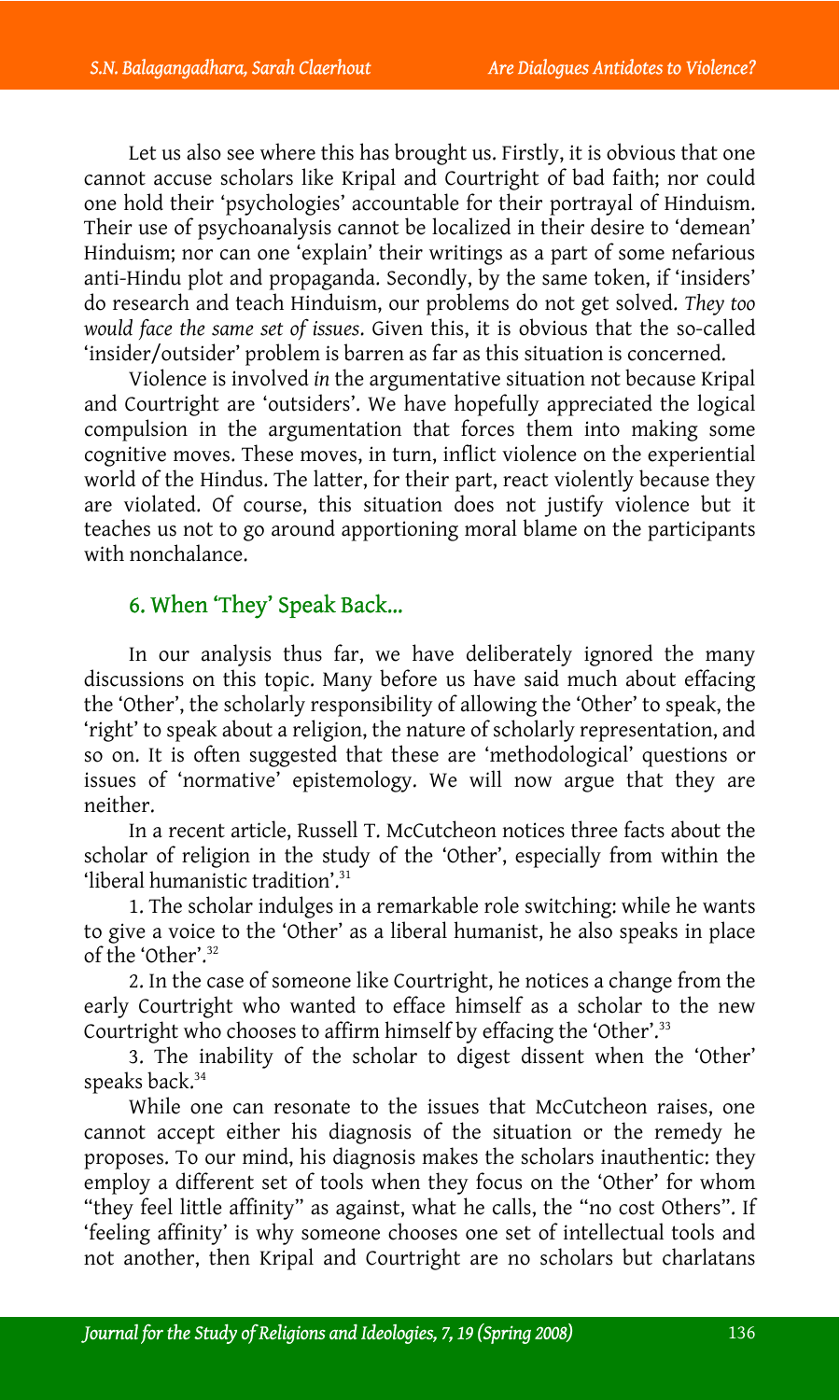instead. If true, they do not desire to produce knowledge. However, such condemnations require more proof and evidence than produced by anyone so far. In the space available, we cannot take up a discussion of his remedy, but we will shed a different light on the three issues he raises.

Reconsider what Courtright and Kripal claim they do: they indulge in 'interpretations'. Let us leave aside what they are 'interpreting' but merely focus upon how they can be challenged. The Hindu can challenge *the explanatory adequacy* of the psychoanalytical theories: does Courtright's use of psychoanalysis explain why Indians do *puja* to Ganesa? Does Kripal explain Ramakrishna's religious life or not? The Hindu cites a story about Ganesa's elephant head; Courtright explains both the meaning of the story and the "*meaning* in the selection of the elephant head". Clearly, Courtright wins because a puranic *story* is not an alternative to a Freudian *explanation* of the "meanings" of that story. Even though Courtright claims to assume an 'interpretative' stance, his use of theories puts an *explanatory burden* on the Hindu. To challenge either Courtright or Kripal is to challenge either their use or the theory of psychoanalysis. That is, one can only challenge the explanatory power of these theories and, as we have seen, the Hindu cannot do that unless armed with an alternate explanatory theory. The scholar, by contrast, can challenge the 'interpretation' of the Hindu by dismissing it as mere minority opinion or as the ravings of the Hindu Fundamentalist or by assuming an *explanatory stance*.

That is to say, there is an *asymmetric division* of argumentative roles. The scholar can switch between interpretative and explanatory stances, whereas the Hindu can only assume an explanatory stance. This asymmetric relationship is cognitive in nature: even though Courtright or Kripal use explanatory theories, only their 'interpretation' is the subject matter of the argumentation. Moreover, their interpretations acquire the status of unchallengeable opinions. To challenge their interpretations, one has to challenge the status of psychoanalytical explanation; doing the latter, however, enables these scholars to defend it *as their opinion*: "I find that psychoanalysis illumines dreams, stories and cultures. You do not. So let us agree to disagree." The reason for this is not difficult to seek: the explanatory theories they base their interpretative stance upon is a presupposition of the argumentation and not its subject matter.

Finally, something even more remarkable happens. Because the Hindu can challenge the explanatory adequacy of the theory only if he has an alternative, he is excluded from the argumentation until that stage. The scholar ends up talking to a 'surreal' Hindu; the Hindu is banished from the argumentative discourse and plays merely a pre-argumentative role. The scholar becomes a ventriloquist.

In other words, additional asymmetries in a 'symmetric situation' come into focus: the Hindu is saddled with an explicit explanatory burden and is forced to assume a pre-argumentative role, whereas the scholar has the 'choice' of (or the "freedom to choose" between) being interpretative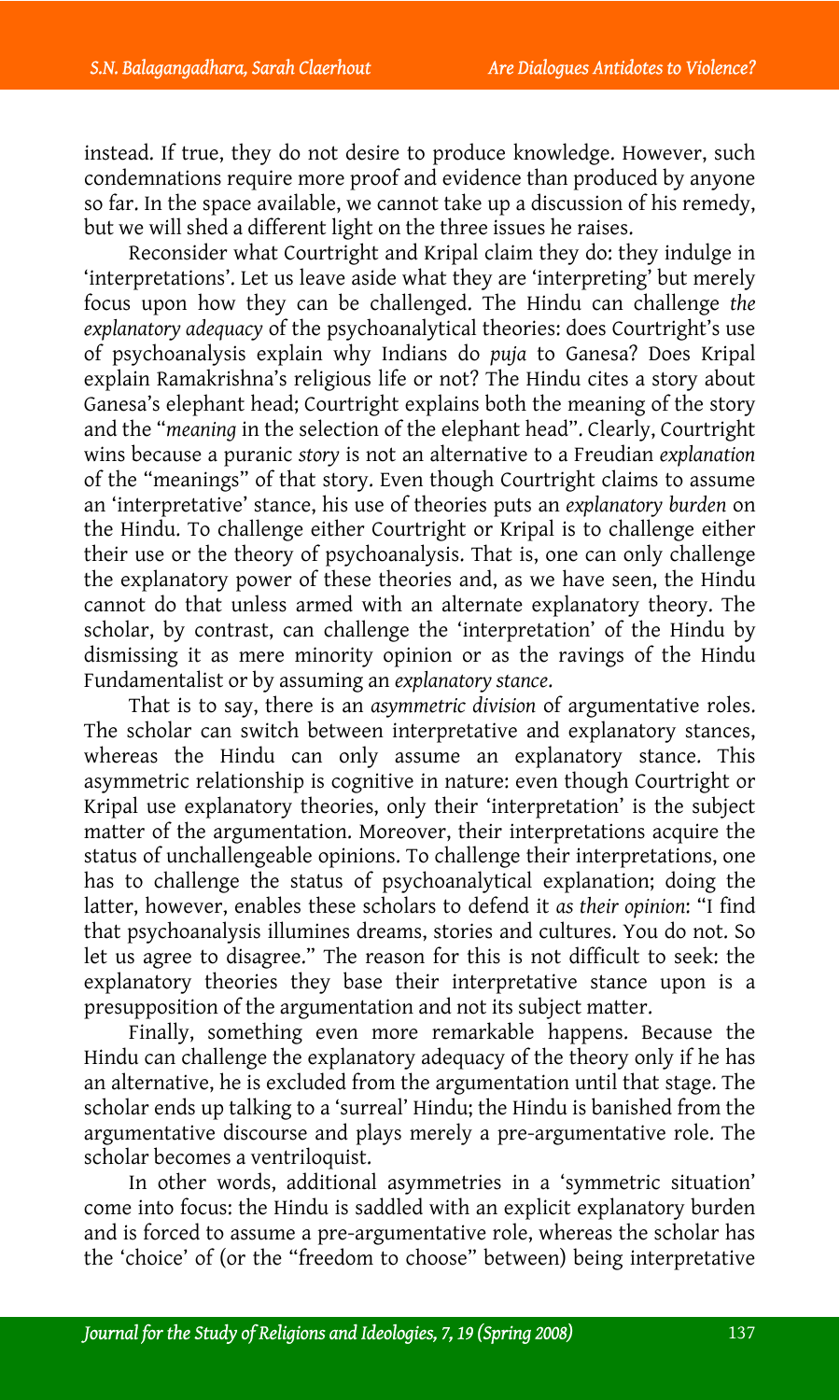or explanatory. Concomitant to this asymmetric cognitive burden, there is a corresponding asymmetry in their argumentative roles.

We can now see why the role switching comes about: the scholar has an 'interpretation' and an explanation. The alleged 'inconsistency' of Courtright has to do with the nature of the situation and is not due to his inauthenticity or 'lack of affinity'. The scholars do not employ different set of tools depending on their affinities; the explanatory theories they use become the presuppositions of the argumentation. Our problem, in short, has to do with *what happens to an argumentation in certain kinds of encounters*.

Having taken a neutral conception of argumentation, we have construed two writings on Hinduism as an argumentation *about a religion*. This has enabled us not only to exhibit the violence involved in the situation but also to identify its two different sources: one is the requirement of reason; the other is a reaction to the inflicted violence. Even a limited analyses of the situation (much more can be said than what we have in this article) raises important and disturbing questions: about the relation between reason and violence, the need for argumentation, the morality of reason as it is embodied in such a discourse, and so on. If we think deeper and dig further, we encounter different kinds of argumentation in the history of religion: those between religions, within a religion, between atheists and believers etc. What other lessons do they hold in store for us? Whatever they might be, we hope we have succeeded in the one aim we had in this article: as students of religion, we should not simply go around issuing clarion calls for "more dialogue" with and between religions which is what the commonsense, the media and the politicians also advocate, as though that suffices to reduce the violence we hear and read about everyday. Assuming that argumentation is a subset of dialogue, we suggest that, at the minimum, *some of these "dialogues" exacerbate violence; they do not reduce it.* We are not suggesting the absence of dialogue as "the" remedy for violence. In fact, we have no remedy of any kind. But we submit that we would do well to study the history of religion, our academic specialization, in a way that has been rarely attempted so far.

## Bibliography:

Balagangadhara, S.N.*"The Heathen in his Blindness…": Asia, the West and the Dynamic of Religion*. 1994. Reprint. New Delhi: Manohar Publishers, 2005.

Balagangadhara, S.N., and Jakob De Roover. "The Secular State & Religious Conflict: Liberal Neutrality & the Indian Case of Pluralism." *The Journal of Political Philosophy* 15 (2007): 67–92.

Barth, E.M., and E.C.W. Krabbe. *From Axiom to Dialogue: A Philosophical Study of Logics and Argumentation*. Berlin: Walter de Gruyter, 1982.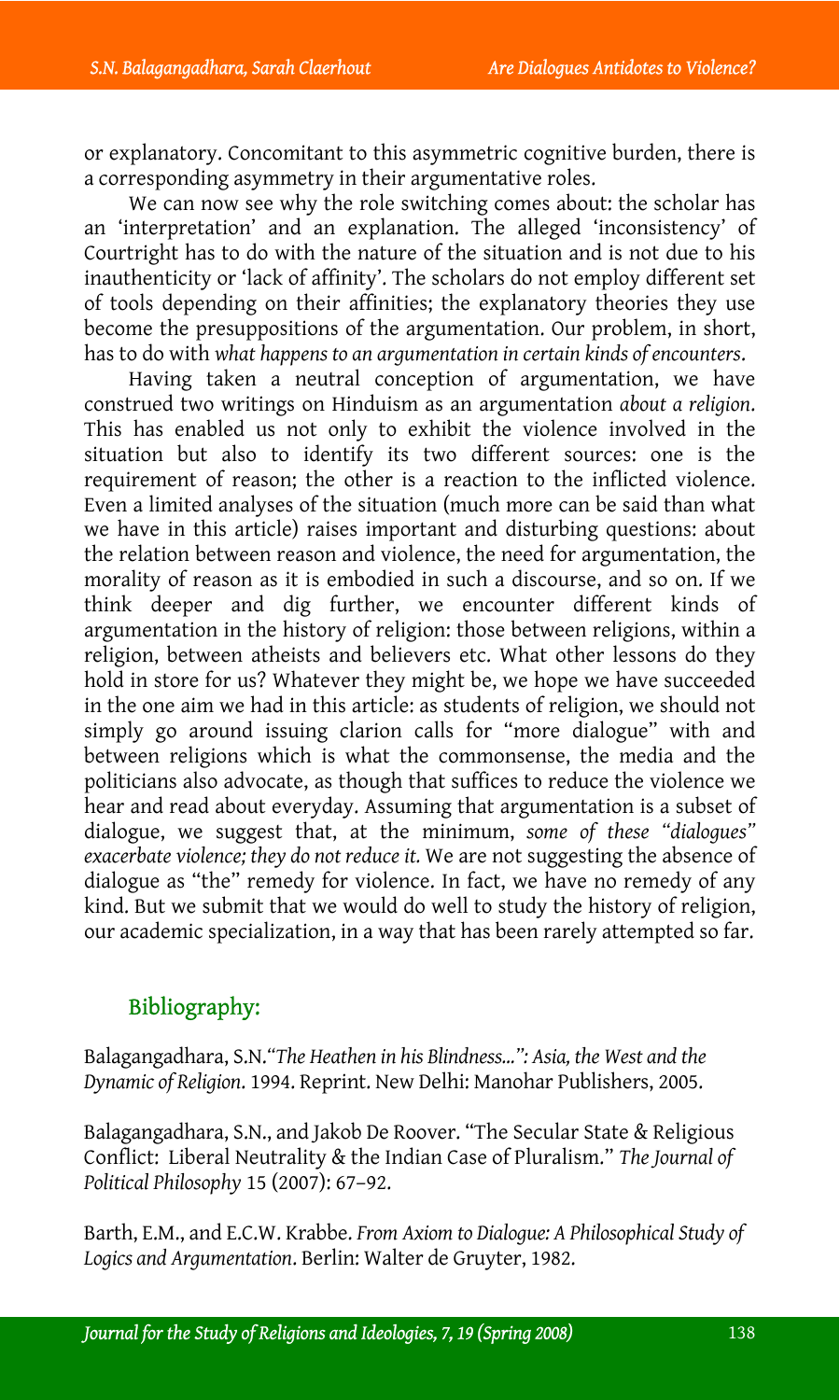Courtright, Paul B. *Ganesa: Lord of Obstacles, Lord of Beginnings*. Oxford: Oxford University Press, 1985.

Courtright, Paul B. "The Self-Serving Humility of Disciplining Liberal Humanist Scholars: A Response to Russell McCutcheon." *Journal of the American Academy of Religion* 74 (2006): 751-754.

Earman, John, and John Roberts. "*Ceteris Paribus*, There Are No Provisos." *Synthese* 118 (1999): 438-479.

Fodor, Jerry A. "You Can Fool Some of the People All of the Time, Everything Else Being Equal: Hedged Laws and Psychological Explanations." *Mind* 100 (1991): 19-34.

Gellner, E. *Relativism and the Social Sciences.* Cambridge: Cambridge University Press, 1985.

Harding, Sandra G., ed. *Can Theories Be Refuted? Essays on the Duhem-Quine Thesis*. Dordrecht: D. Reidel, 1976.

Kripal, Jeffrey. *Kali's Child: The Mystical and the Erotic in the Life and Teachings of Ramakrishna.* 1995. Reprint. Chicago: The University of Chicago Press, 1998.

Larmore, Charles. *The Morals of Modernity*. Cambridge: Cambridge University Press, 1996.

Lorenzen, P., and K. Lorenz. *Dialogische Logik*. Darmstadt: Wissenschaftliche Buchgesellschaft, 1978.

McCutcheon, Russell T. ""It's a Lie. There's No Truth in It! It's a Sin!" On the Limits of the Humanistic Study of Religion and the Costs of Saving Others from Themselves." *Journal of the American Academy of Religion* 74 (2006): 720– 750.

Pietroski, Paul and Georges Rey. "When Other Things Aren't Equal: Saving Ceteris Paribus Laws from Vacuity." *The British Journal for the Philosophy of Science* 46 (1995): 81-110.

Popper, K. "Reason or Revolution?" In *The Positivist Dispute in German Sociology,* edited by Theodor W. Adorno, 288-300. London: Heinemann Educational Books, 1976.

Rawls, John. *Political Liberalism*. New York: Columbia University Press, 1996.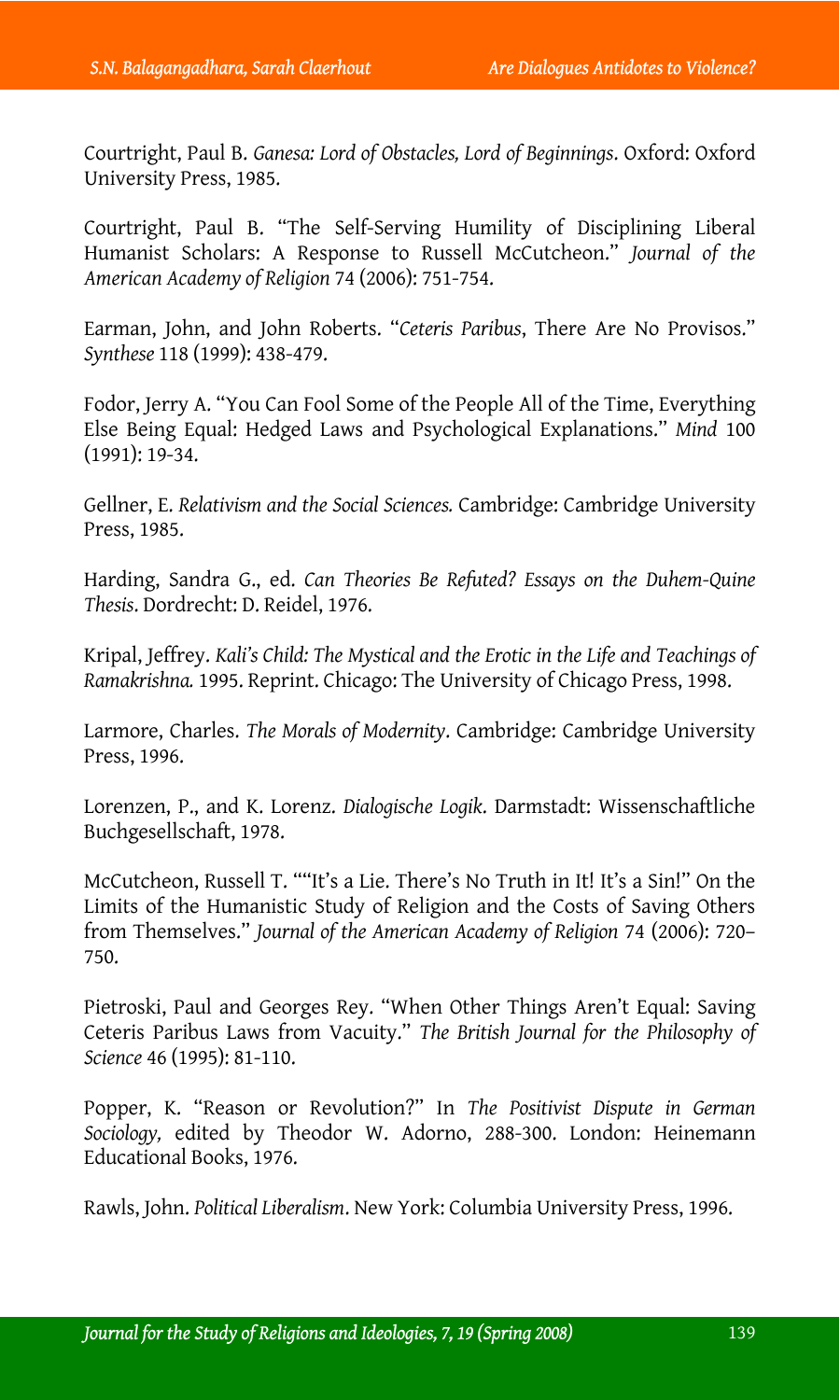Rosenberg, A. "Laws, Damn Laws, and Ceteris Paribus Clauses." *Southern Journal of Philosophy* 34 (1995): 183-204.

Schiffer, Stephen. "Ceteris Paribus Laws." *Mind* 100 (1991): 1-17.

Shweder, Richard A., Manamohan Mahapatra, and Joan G. Miller. "Culture and Moral Development." In *The Emergence of Morality in Young Children*, edited by Jerome Kagan and Sharon Lamb, 1-83. Chicago: The University of Chicago Press, 1987.

van Eemeren, Frans H., and R. Grootendorst. *Argumentation, Communication, and Fallacies: A Pragma-dialectical Perspective.* New Jersey: Lawrence Erlbaum Associates, 1992.

van Eemeren, Frans H., R. Grootendorst, R. Jackson, and S. Jacobs. *Reconstructing Argumentative Discourse*. London: The University of Alabama Press, 1993.

van Eemeren, Frans, R. Grootendorst, F.S. Henkemans et al. *Fundamentals of Argumentation Theory: A Handbook of Historical Backgrounds and Contemporary Developments*. New Jersey: Lawrence Erlbaum Associates, 1996.

Vedantam, Shankar. "Wrath Over a Hindu God; U.S. Scholars' Writings Draw Threats From Faithful." *The Washington Post*, April 10, 2004.

## Notes:

<sup>1</sup> For instance, one such group, a committee of concerned Indians, was formed in Atlanta, Georgia in 2004. They met with the Emory University authorities and put across several such demands.

 $2^2$  Most of these threats were uttered anonymously and mainly on the internet.

 $3$  Kripal's book, published in 1995, did generate controversy immediately; the initial publication of Courtright's book, some two decades ago, did no such thing. The problem came to the fore when the book was reprinted in 2001. 4

<sup>4</sup> K. Popper, "Reason or Revolution?," in *The Positivist Dispute in German Sociology*, ed. Theodor W. Adorno (London: Heinemann Educational Books, 1976), 292. 5

 E. Gellner, *Relativism and the Social Sciences* (Cambridge: Cambridge University Press, 1985), 43. 6

 $6$  Called the 'pragma-dialectical' school, this international group of scholars is influenced by the writings of its founding members: Frans van Eemeren and Rob Grootendorst from the University of Amsterdam. 7

 $\frac{1}{2}$  We do not undertake an exhaustive review of their writings because it is irrelevant to our enterprise.

<sup>8</sup> Many such were found in an internet petition that was rapidly withdrawn from the Web.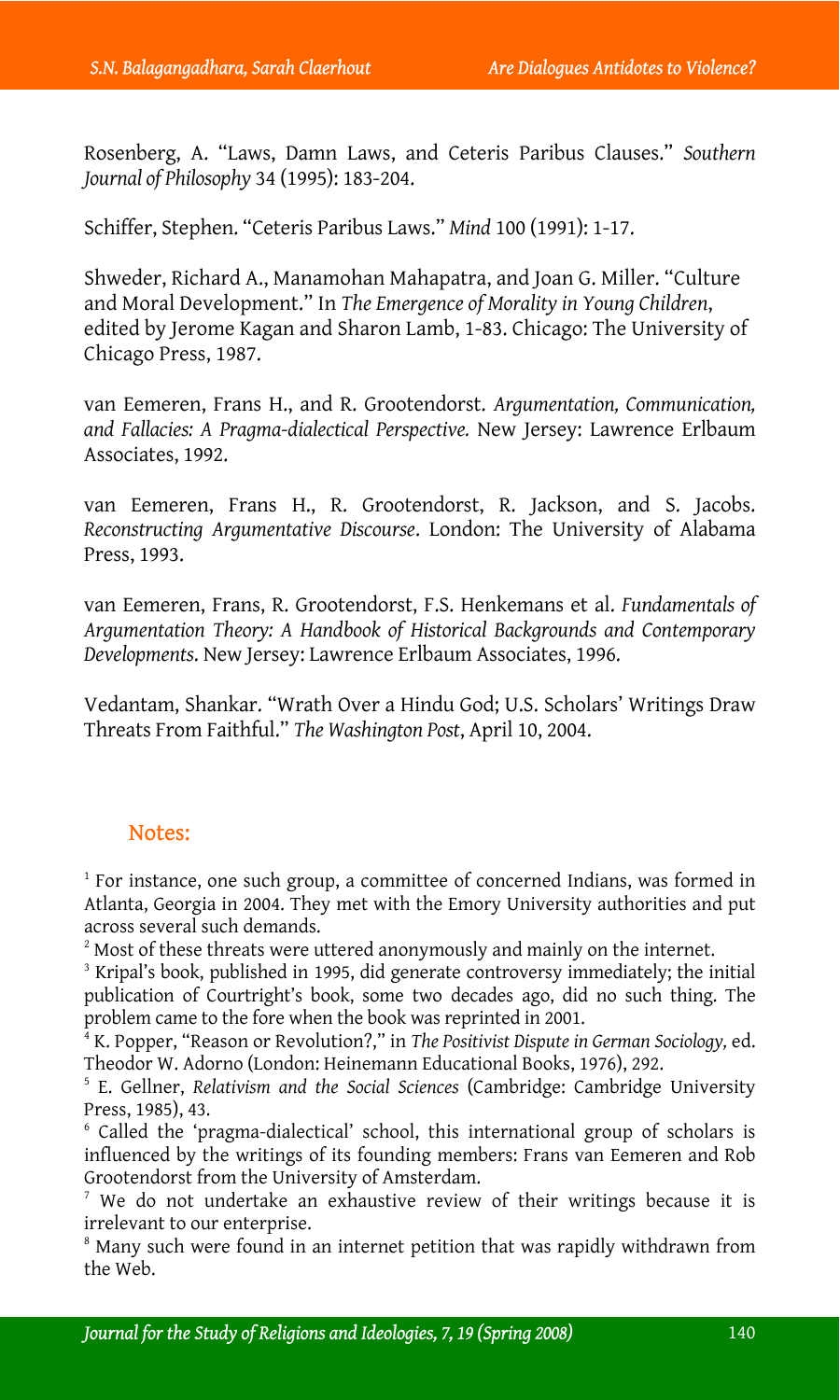9 A few individuals have done so. Some of their writings can be found on www.sulekha.com. Swami Tyagananda and Vrajaprana of the Ramakrishna Mission in the United States are editing a volume on Kripal's Ramakrishna. Swami Tyagananda was also one of the first in the United States to engage critically with Kripal, especially regarding the latter's exegesis of the texts about the saint.<br><sup>10</sup> P. Lorenzen and K. Lorenz, *Dialogische Logik* (Darmstadt: Wissenschaftliche

Buchgesellschaft, 1978).<br><sup>11</sup> See also E.M. Barth and E.C.W. Krabbe, *From Axiom to Dialogue: A Philosophical Stud*y

*of Logics and Argumentation* (Berlin: Walter de Gruyter, 1982). 12 See their works: Frans H. van Eemeren and R. Grootendorst, *Argumentation,*

*Communication, and Fallacies: A Pragma-dialectical Perspective* (New Jersey: Lawrence Erlbaum Associates, 1992). And: Frans H. van Eemeren, R. Grootendorst, R. Jackson, and S. Jacobs, *Reconstructing Argumentative Discourse* (London: The University of Alabama Press, 1993).

<sup>13</sup> Frans H. van Eemeren, R. Grootendorst, F.S. Henkemans et al., *Fundamentals of Argumentation Theory: A Handbook of Historical Backgrounds and Contemporary Developments* (New Jersey: Lawrence Erlbaum Associates, 1996), 275.<br><sup>14</sup> Both the harmlessness and the necessity for having rules to guide the

argumentation, and a defense of one set of such rules are found in van Eemeren et al., "Fundamentals of Argumentation Theory." See also van Eemeren and Grootendorst, "Argumentation, Communication, and Fallacies" and van Eemeren et al., "Reconstructing Argumentative Discourse."

 $15$  "... (A)n argument can lead to a resolution of a difference of opinion only if the reasoning underlying the protagonist's argumentation is *valid*. When the reasoning is valid, the defended standpoint *follows logically* from the premises which are used, explicitly or implicitly, in the protagonist's argumentation" (van Eemeren et al., "Fundamentals of Argumentation Theory," 285, italics ours). The 'protagonist' is the party which defends a standpoint against the challenges mounted by the 'antagonist'. 16 *Violence* in the Merriam-Webster Online Dictionary, http://www.m-

w.com/dictionary/violence.<br><sup>17</sup> Shankar Vedantam, "Wrath Over a Hindu God; U.S. Scholars' Writings Draw Threats From Faithful," *The Washington Post*, April 10, 2004.

<sup>18</sup> Paul B. Courtright, *Ganesa: Lord of Obstacles, Lord of Beginnings* (Oxford: Oxford University Press, 1985), 110.

<sup>19</sup> Courtright, "Ganesa," 111.

<sup>20</sup> Courtright, "Ganesa," 120.

21 Jeffrey Kripal, *Kali's Child: The Mystical and the Erotic in the Life and Teachings of Ramakrishna.* Reprint. Chicago: The University of Chicago Press, 1998, 298-299, italics ours.

<sup>22</sup> Kripal, "Kali's Child", 322, italics ours.<br><sup>23</sup> The geocentric explanation is not a scientific theory. We are making the claim that scientific theories preserve our experiences and not that all theories preserve our experiences.

 $24$  This case is argued in S.N. Balagangadhara and Jakob De Roover, "The Secular State & Religious Conflict: Liberal Neutrality & the Indian Case of Pluralism," *The Journal of Political Philosophy* 15 (2007): 67–92.